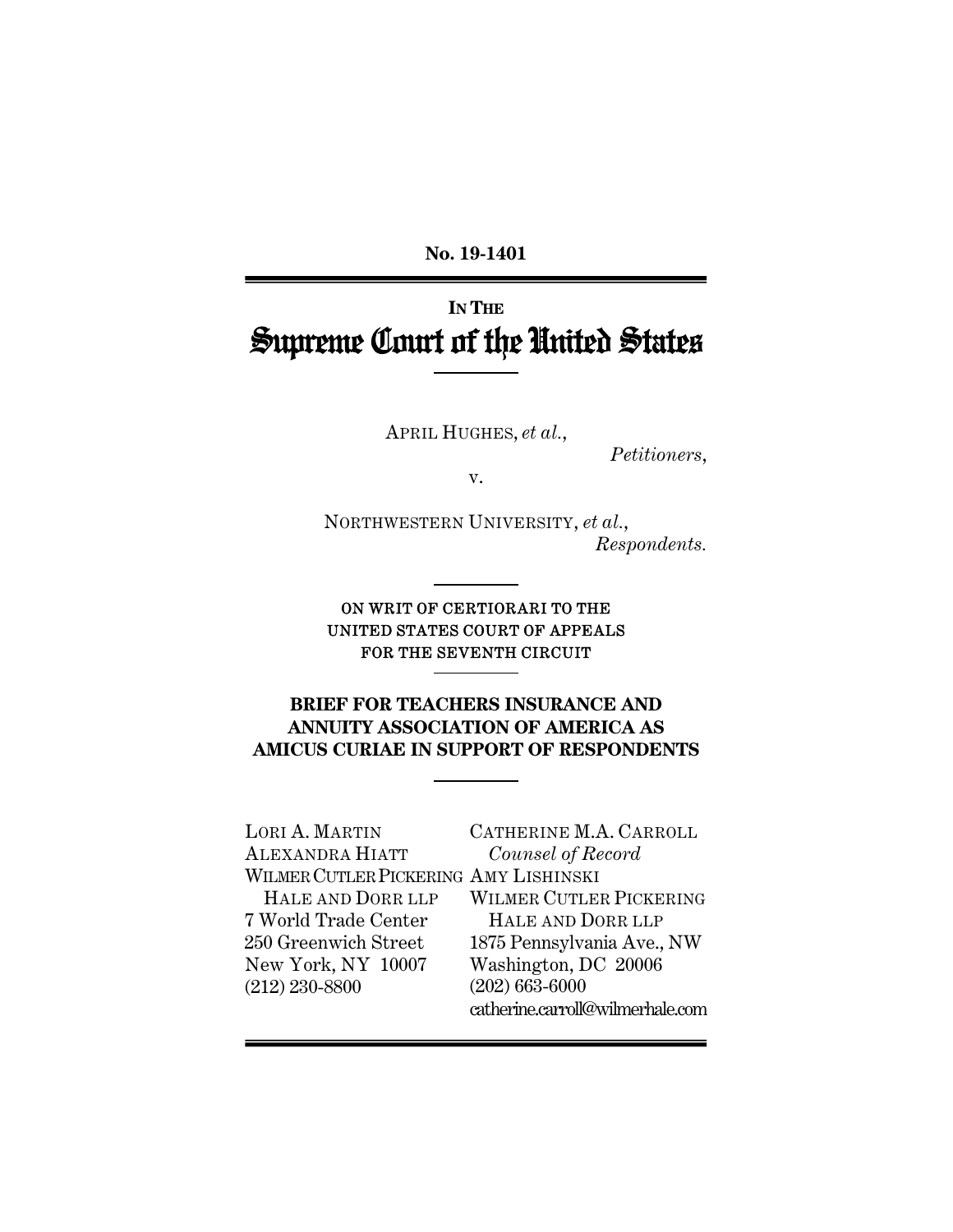# **TABLE OF CONTENTS**

|             | Page                                                                                                                                   |
|-------------|----------------------------------------------------------------------------------------------------------------------------------------|
|             |                                                                                                                                        |
|             |                                                                                                                                        |
|             |                                                                                                                                        |
|             |                                                                                                                                        |
| I.          | THE HISTORY, PURPOSE, AND OPERATION<br>OF 403(b) PLANS PROVIDE IMPORTANT<br>CONTEXT FOR EVALUATING THE<br>PLAUSIBILITY OF PETITIONERS' |
|             | A. TIAA's Annuities Were Established<br>To Provide Educators With Portable                                                             |
|             | 403(b) Plans Differ From 401(k) Plans<br>В.                                                                                            |
| $C_{\cdot}$ | ERISA's Enactment Altered 403(b)<br>Plans In Certain Ways But Left Key                                                                 |
|             | II. THE CHALLENGED CONDUCT WAS NOT                                                                                                     |
|             | The Recordkeeping Costs Were Not<br>А.                                                                                                 |
| <b>B.</b>   | Retaining TIAA's Services Without<br>Consolidating To One Recordkeeper                                                                 |
|             | C.<br>Offering Retail-Class Shares Rather<br>Than Institutional-Class Shares Was                                                       |
|             |                                                                                                                                        |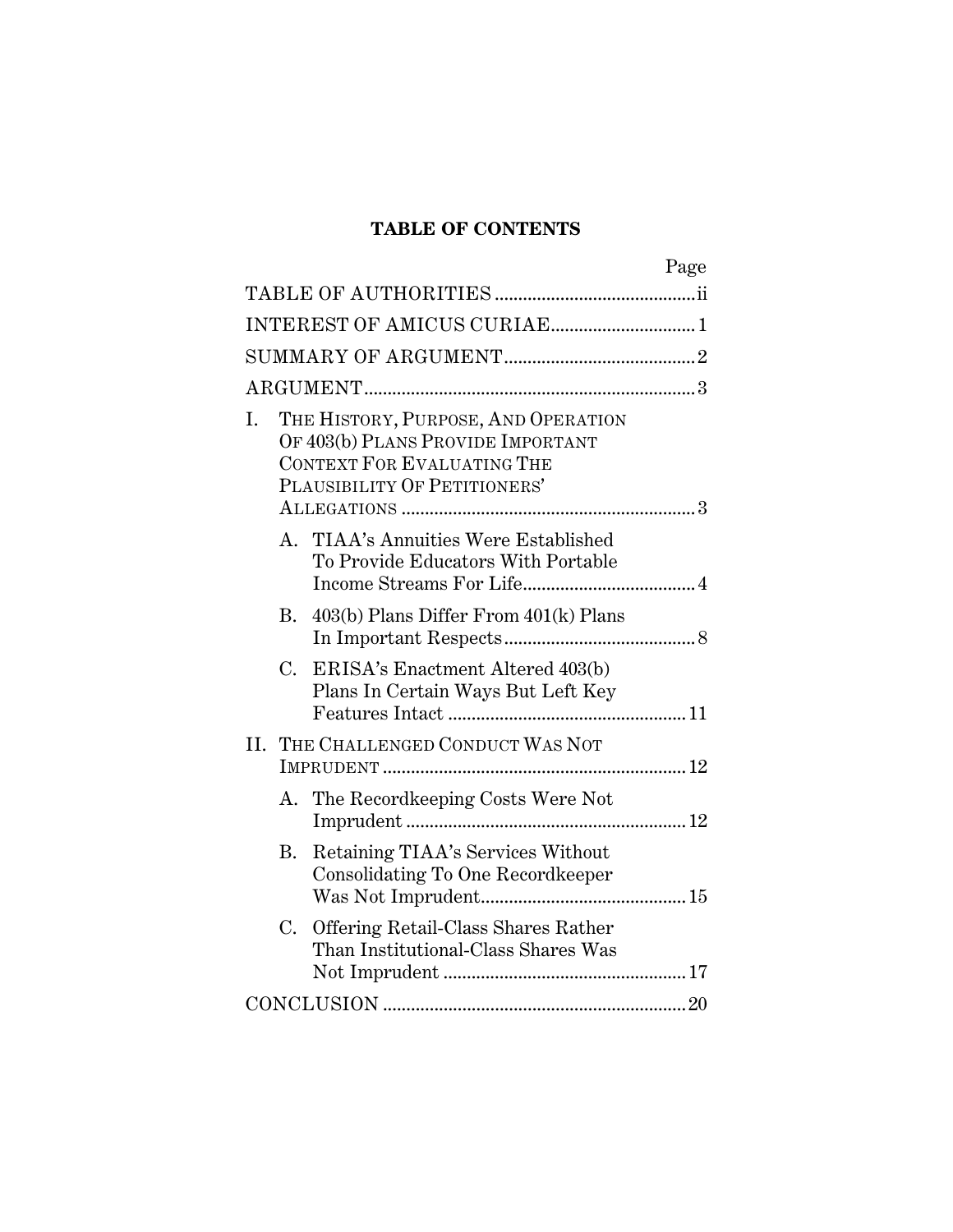# **TABLE OF AUTHORITIES**

# **CASES**

Page(s)

| Aetna Health Inc. v. Davila, 542 U.S. 200                                                                                                                   |
|-------------------------------------------------------------------------------------------------------------------------------------------------------------|
|                                                                                                                                                             |
| Amgen Inc. v. Harris, 577 U.S. 308 (2016)  4, 12                                                                                                            |
| Ashcroft v. Iqbal, 556 U.S. 662 (2009)3, 13, 14, 16, 20                                                                                                     |
| Bell Atlantic Corp. v. Twombly, 550 U.S.                                                                                                                    |
| Conkright v. Frommert, 559 U.S. 506                                                                                                                         |
| Fifth Third Bancorp v. Dudenhoeffer, 573                                                                                                                    |
| George v. Kraft Foods Global, Inc., 641                                                                                                                     |
| Loomis v. Exelon Corp., 658 F.3d 667 (7th                                                                                                                   |
| NationsBank of North Carolina, N.A. v.<br>Variable Annuity Life Insurance Co.,                                                                              |
| Pension Benefit Guaranty Corp. ex rel. St.<br>Vincent Catholic Medical Centers<br>Retirement Plan v. Morgan Stanley<br>Investment Management Inc., 712 F.3d |
| Rush Prudential HMO, Inc. v. Moran, 536                                                                                                                     |
| Sacerdote v. New York University, 328 F.                                                                                                                    |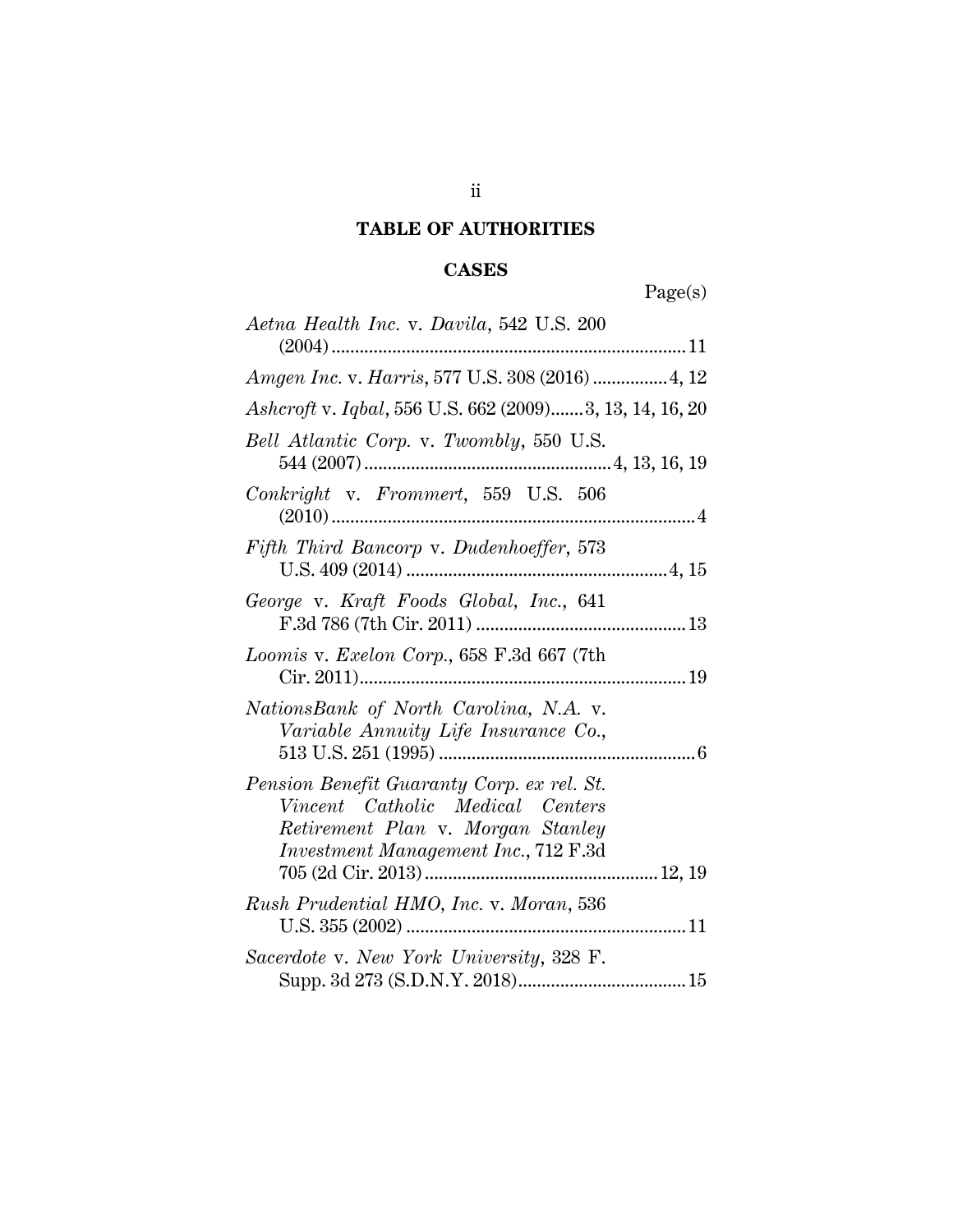| age(s |
|-------|
|-------|

| Sacerdote v. New York University, 9 F.4th   |  |
|---------------------------------------------|--|
| Tussey v. ABB, Inc., 746 F.3d 327 (8th Cir. |  |
| White v. Chevron Corp., 752 F. App'x 453    |  |
| Wilcox v. Georgetown University, 2019 WL    |  |

## **DOCKETED CASES**

| Cassell v. Vanderbilt University, No. 16-                                         |  |
|-----------------------------------------------------------------------------------|--|
| Cates v. Trustees of Columbia University<br>in City of New York, No. 16-cv-6524   |  |
| Clark v. Duke University, No. 16-cv-1044                                          |  |
| Cunningham v. Cornell University, No.                                             |  |
| D'Amore v. University of Rochester, No.                                           |  |
| Daugherty v. University of Chicago, No.                                           |  |
| Davis v. Washington University in St.                                             |  |
| <i>Garnick v. Wake Forest University Baptist</i><br>Medical Center, No. 21-cv-454 |  |
|                                                                                   |  |

iii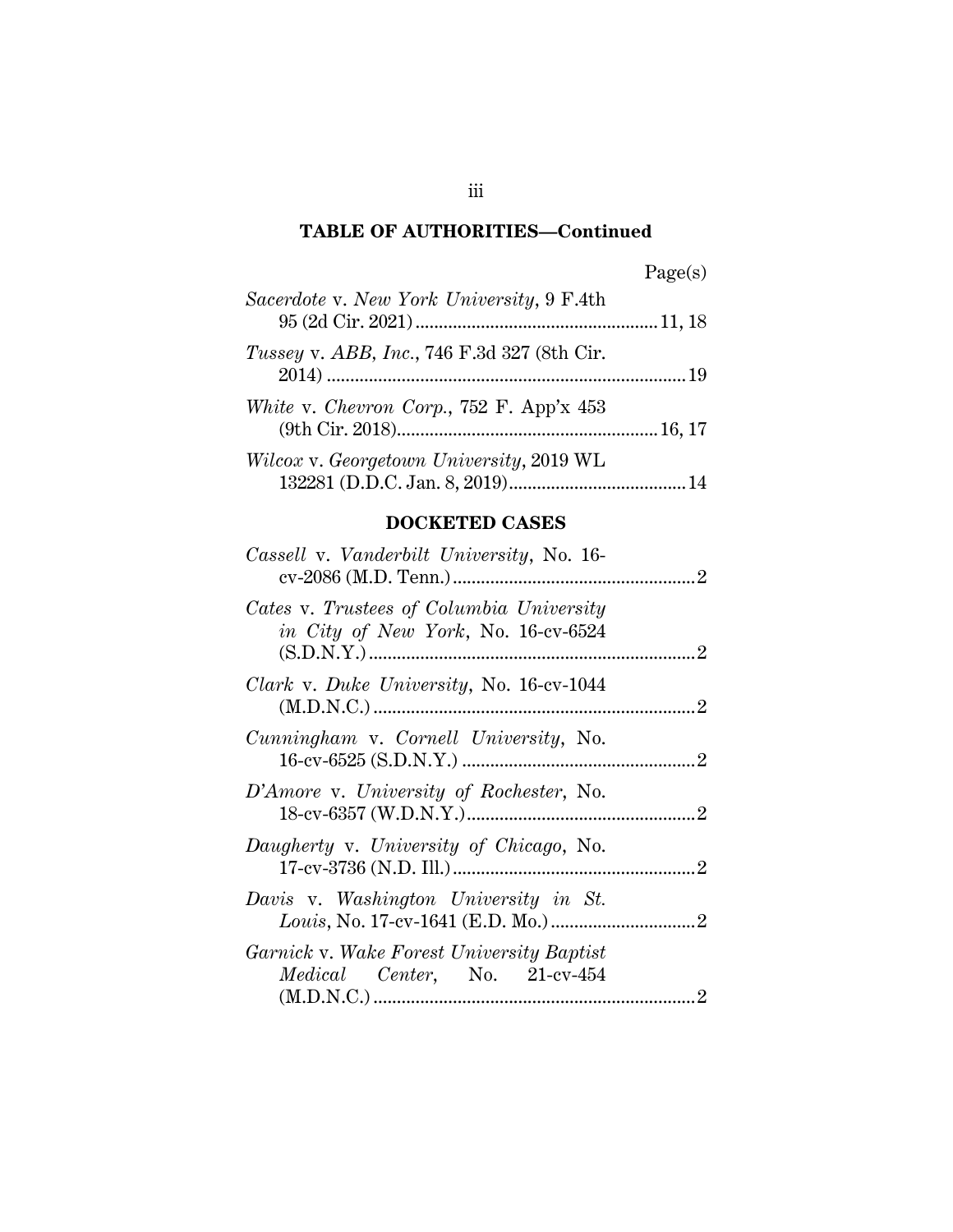| яœ<br>J. |
|----------|
|----------|

| <i>Henderson v. Emory University, No.</i> 16- |
|-----------------------------------------------|
| Johnson v. Tampa University, No. 21-cv-       |
| Kelly v. Johns Hopkins University, No. 16-    |
| Lucas v. Duke University, No. 18-cv-722       |
| Mulligan v. Long Island University, No.       |
| Munro v. University of Southern               |
| Nicolas v. Trustees of Princeton              |
| Sacerdote v. New York University, No. 16-     |
| Sacerdote v. Retirement Plan Committee,       |
| Santiago v. University of Miami, No. 20-      |
| Short v. Brown University, No. 17-cv-318      |
| Stanley v. George Washington University,      |
| Sweda v. University of Pennsylvania, No.      |
|                                               |

iv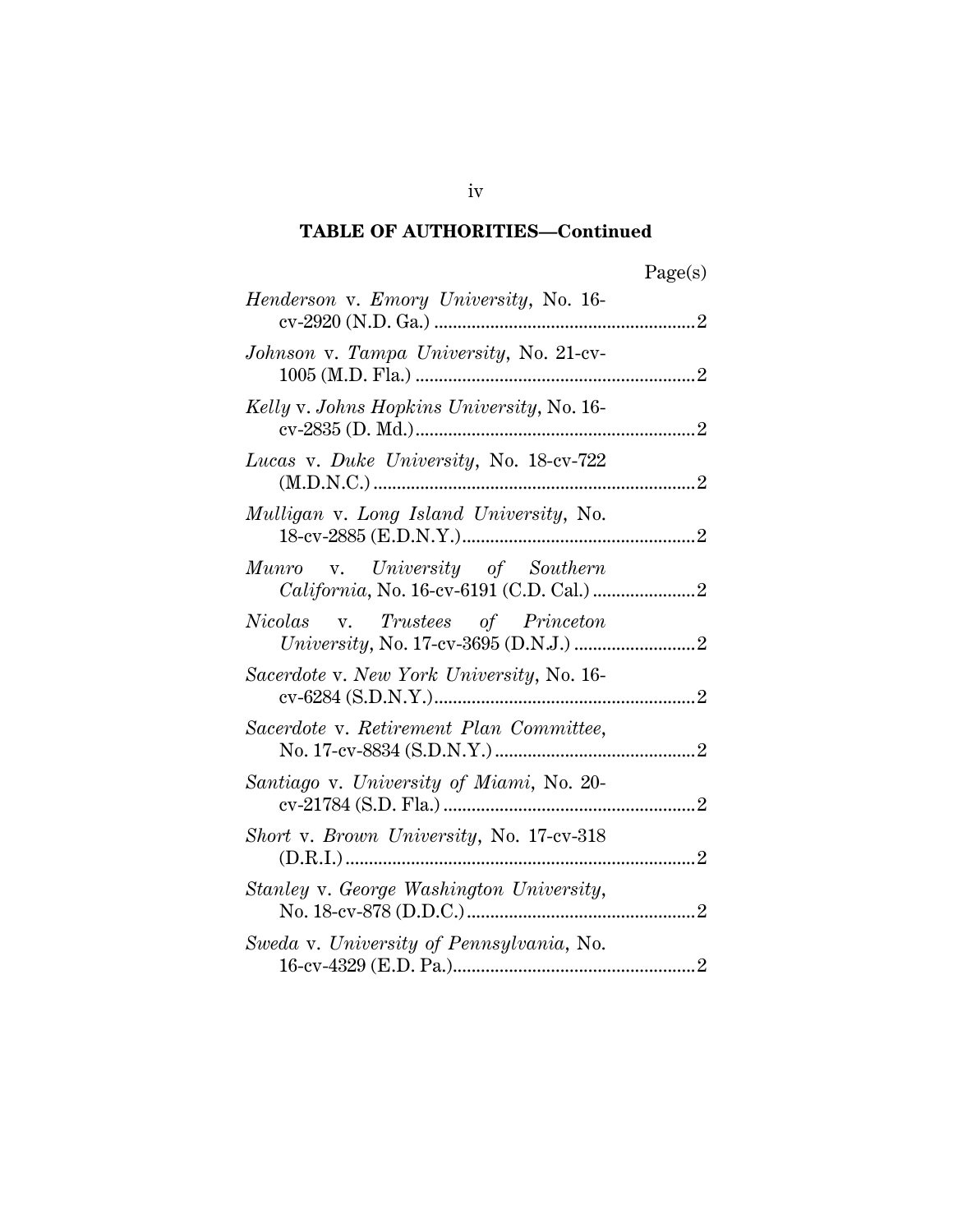| age<br>м<br>s |
|---------------|
|---------------|

| Tracey v. Massachusetts Institute of       |  |
|--------------------------------------------|--|
|                                            |  |
| Vellali v. Yale University, No. 16-cv-1345 |  |
| Wilcox v. Georgetown University, No. 18-   |  |
|                                            |  |

# **STATUTORY PROVISIONS**

26 U.S.C. § 403 ..................................................................... 8

# **OTHER AUTHORITIES**

| Employee Benefits Research Institute                                                                                 |
|----------------------------------------------------------------------------------------------------------------------|
| <i>Fast Facts—History of <math>401(k)</math> Plans:</i><br>An Update (Feb. 2005), https://tinyurl.                   |
| Fidelity Investments, <i>America's Retirement</i><br>Score: In Fair Shape—But Fixable                                |
| Greenough, William, College Retirement                                                                               |
| Letter from Louis J. Campagna, U.S.<br>Department of Labor, to Christopher<br>Spence, TIAA (Dec. 22, 2016), https:// |
| Linton, Morris Albert, The Carnegie<br>Foundation Plan of Insurance and                                              |
|                                                                                                                      |

#### v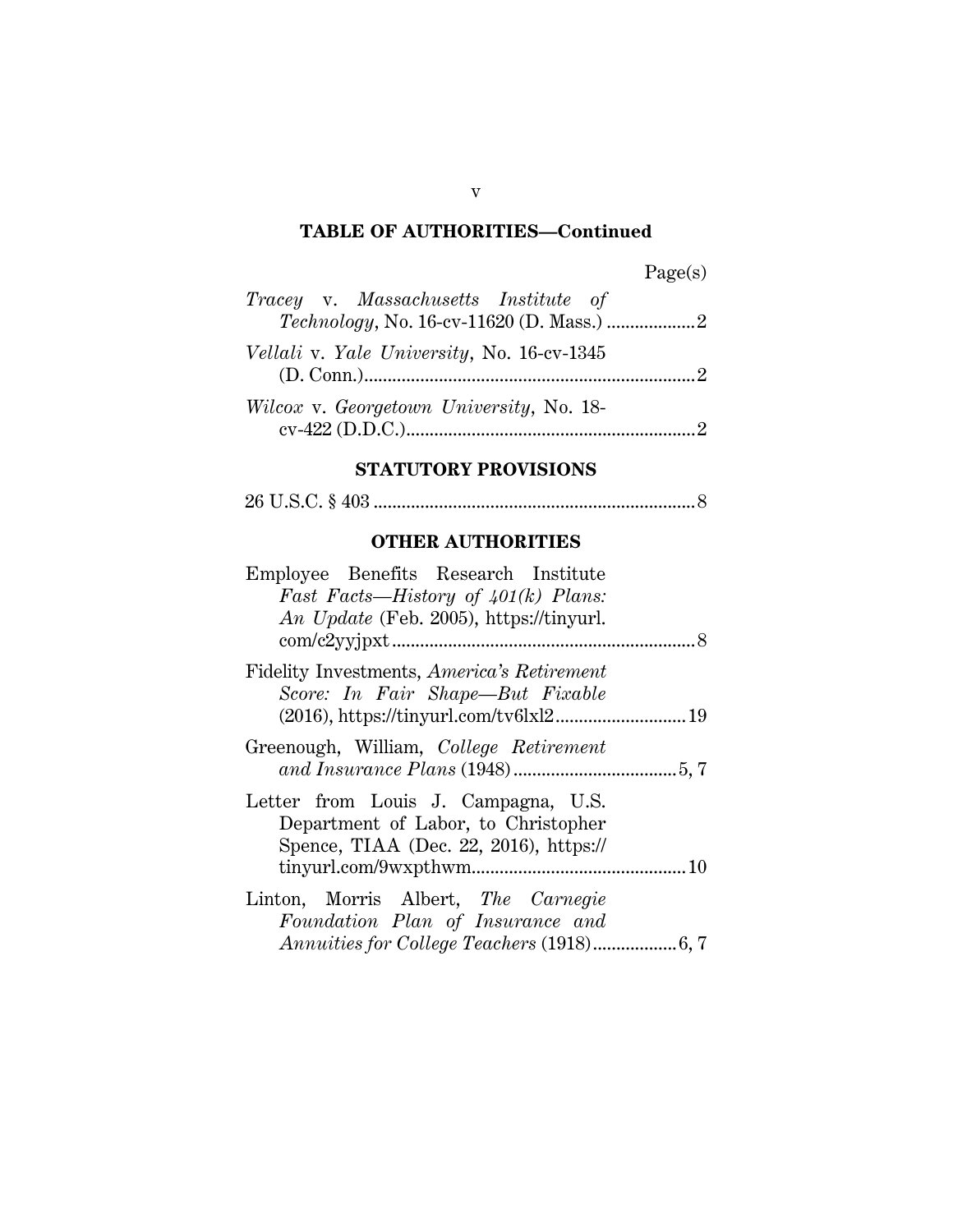| Saxon, Stephen & David Powell, <i>Preparing</i> |
|-------------------------------------------------|
| <i>Educational and Nonprofit Employees</i>      |
| for Retirement: 403(b) Plans and                |
| <i>ERISA Fiduciaries</i> , 127 J. Taxation 53   |
|                                                 |
| TIAA, TIAA 2016 Advice Matters Survey           |
| <i>Executive Summary</i> (Sept. 29, 2016),      |
|                                                 |
| TIAA, TIAA-CREF Advice Matters                  |
| Survey Executive Summary (Oct. 20,              |
| 2015), https://tinyurl.com/rjjhj5c5 10          |
|                                                 |
| TIAA, TIAA Traditional Annuity: Adding          |
| safety and stability to retirement              |
| portfolios (Mar. 2021), https://                |
|                                                 |
| U.S. Department of Labor, Advisory              |
| Opinion No. 2013-03A, 2013 WL                   |
|                                                 |
|                                                 |
| U.S. Department of Labor, Occupational          |
| Outlook Handbook: Personal Financial            |
| <i>Advisors</i> , https://tinyurl.com/um8lxk9   |
|                                                 |

vi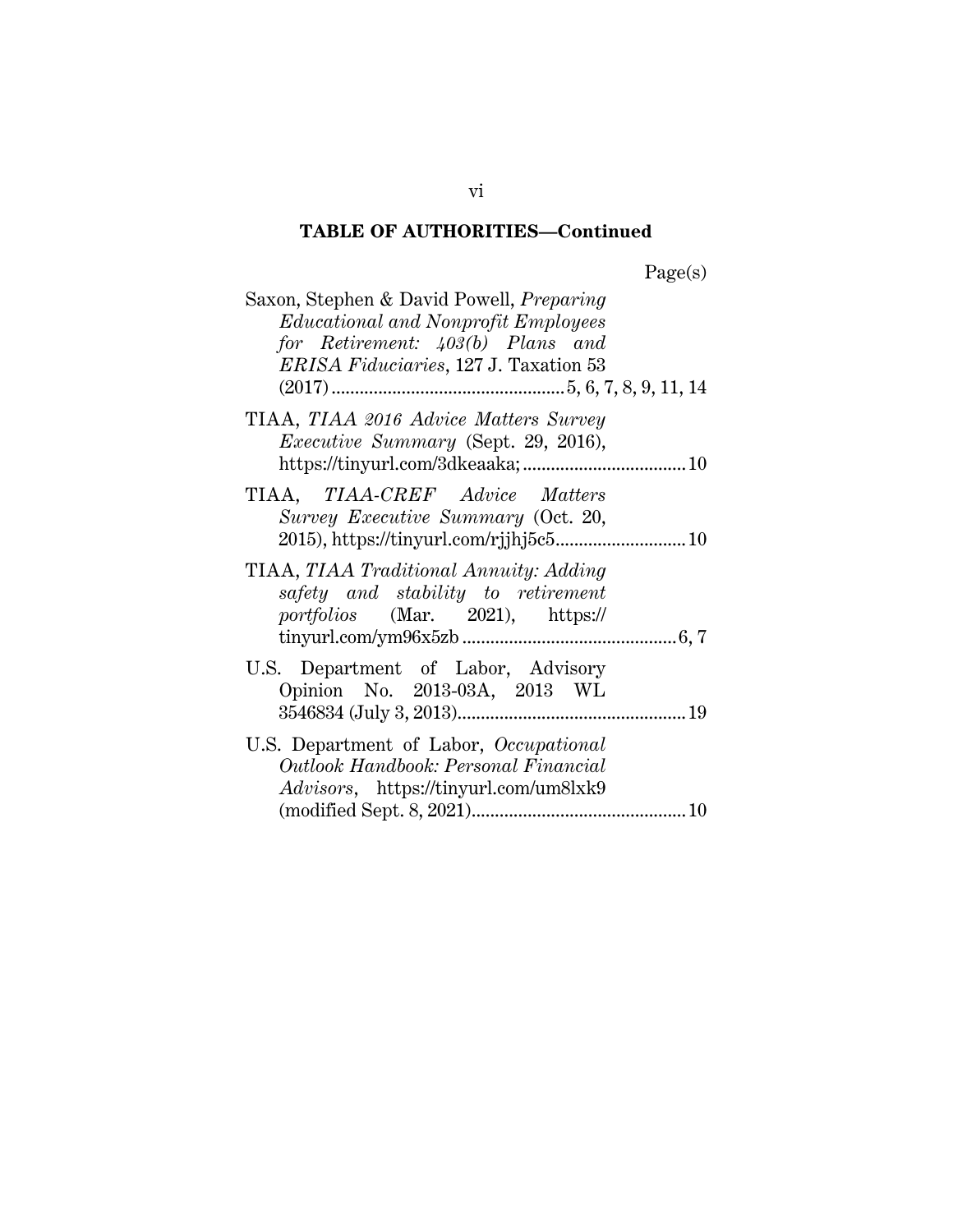#### **INTEREST OF AMICUS CURIAE**<sup>1</sup>

Teachers Insurance and Annuity Association of America (TIAA) was established in 1918 by the Carnegie Foundation for the Advancement of Teaching to provide guaranteed retirement income and life insurance to educators. Today, TIAA offers, among other things, annuities, mutual funds, and recordkeeping services to colleges, universities, and other not-for-profit and charitable institutions for the purpose of securing lifetime income during participating employees' retirements.

TIAA has served more than 15,000 institutional clients, including respondent Northwestern University. This case is one of more than twenty lawsuits in which plaintiffs have alleged that universities breached their fiduciary duties under ERISA by including certain investment options in their retirement plans and overpaying for certain services. Most of those cases, including this one, involve allegations regarding TIAA's investment products, services, and fees. Although TIAA is not a party to this litigation, many of petitioners' claims rest on a misguided depiction of TIAA's offerings. TIAA therefore submits this amicus brief to provide accurate context about TIAA, its distinctive mission, and the nature of the products and services it offers.

<sup>&</sup>lt;sup>1</sup> No counsel for any party authored this brief in whole or in part, and no entity or person, other than amicus curiae, its members, or its counsel, made a monetary contribution intended to fund the preparation or submission of this brief. All parties have consented to the filing of the brief.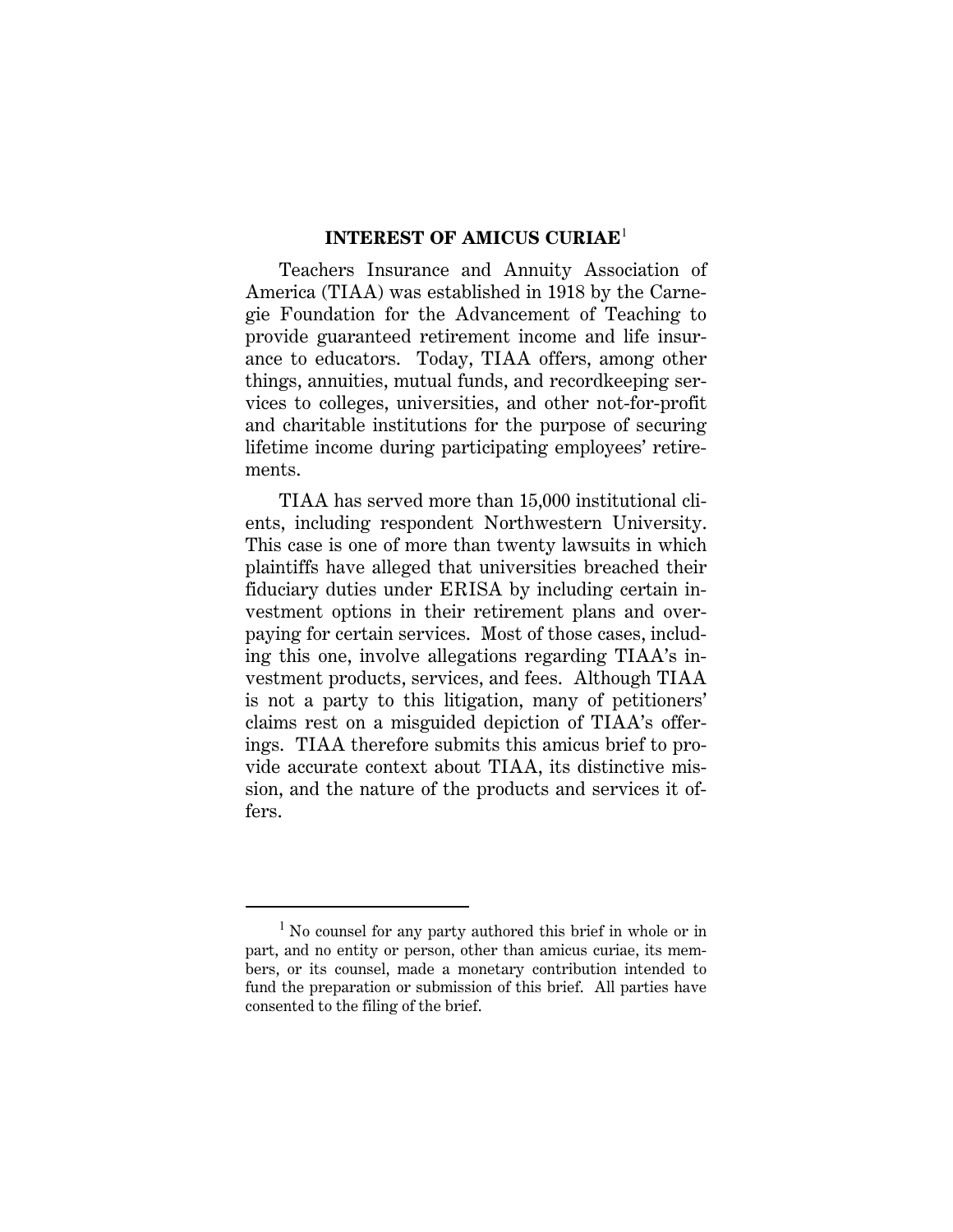#### **SUMMARY OF ARGUMENT**

Since 2016, more than twenty lawsuits have been brought against universities across the country alleging that the universities breached their fiduciary duties under ERISA by maintaining certain investment options in their retirement plans and paying excessive fees for recordkeeping and other services.<sup>2</sup> Many of those allegations concern TIAA. Those lawsuits allege, among other things, that the universities imprudently paid too much for TIAA's products and services.

<sup>2</sup> *Short* v. *Brown Univ.*, No. 17-cv-318 (D.R.I. filed July 6, 2017); *Cates* v. *Trustees of Columbia Univ. in City of N.Y.*, No. 16 cv-6524 (S.D.N.Y. filed Aug. 17, 2016); *Cunningham* v. *Cornell Univ.*, No. 16-cv-6525 (S.D.N.Y. filed Aug. 17, 2016); *Clark* v. *Duke Univ.*, No. 16-cv-1044 (M.D.N.C. filed Aug. 10, 2016); *Lucas* v. *Duke Univ.*, No. 18-cv-722 (M.D.N.C. filed Aug. 20, 2018); *Henderson* v. *Emory Univ.*, No. 16-cv-2920 (N.D. Ga. filed Aug. 11, 2016); *Wilcox* v. *Georgetown Univ.*, No. 18-cv-422 (D.D.C. filed Feb. 23, 2018); *Stanley* v. *George Washington Univ.*, No. 18-cv-878 (D.D.C. filed Apr. 13, 2018); *Kelly* v. *Johns Hopkins Univ.*, No. 16-cv-2835 (D. Md. filed Aug. 11, 2016); *Mulligan* v. *Long Island Univ.*, No. 18-cv-2885 (E.D.N.Y. filed May 15, 2018); *Tracey* v. *Massachusetts Inst. of Tech.*, No. 16-cv-11620 (D. Mass. filed Aug. 9, 2016); *Sacerdote* v. *New York Univ.*, No. 16-cv-6284 (S.D.N.Y. filed Aug. 9, 2016); *Sacerdote* v. *Retirement Plan Comm.*, No. 17-cv-8834 (S.D.N.Y. filed Nov. 13, 2017); *Nicolas* v. *Trustees of Princeton Univ.*, No. 17-cv-3695 (D.N.J. filed May 23, 2017); *Johnson* v. *Tampa Univ.*, No. 21-cv-1005 (M.D. Fla. filed April 28, 2021); *Daugherty* v. *University of Chicago*, No. 17-cv-3736 (N.D. Ill. filed May 18, 2017); *Santiago* v. *University of Miami*, No. 20-cv-21784 (S.D. Fla. filed April 29, 2020); *Sweda* v. *University of Pa.*, No. 16 cv-4329 (E.D. Pa. filed Aug. 10, 2016); *D'Amore* v. *University of Rochester*, No. 18-cv-6357 (W.D.N.Y. filed May 11, 2018); *Munro* v. *University of S. Cal.*, No. 16-cv-6191 (C.D. Cal. filed Aug. 17, 2016); *Cassell* v. *Vanderbilt Univ.*, No. 16-cv-2086 (M.D. Tenn. filed Aug. 10, 2016); *Garnick* v. *Wake Forest Univ. Baptist Med. Ctr.*, No. 21 cv-454 (M.D.N.C. filed June 4, 2021); *Davis* v. *Washington Univ. in St. Louis*, No. 17-cv-1641 (E.D. Mo. filed June 8, 2017); *Vellali* v. *Yale Univ.*, No. 16-cv-1345 (D. Conn. filed Aug. 9, 2016).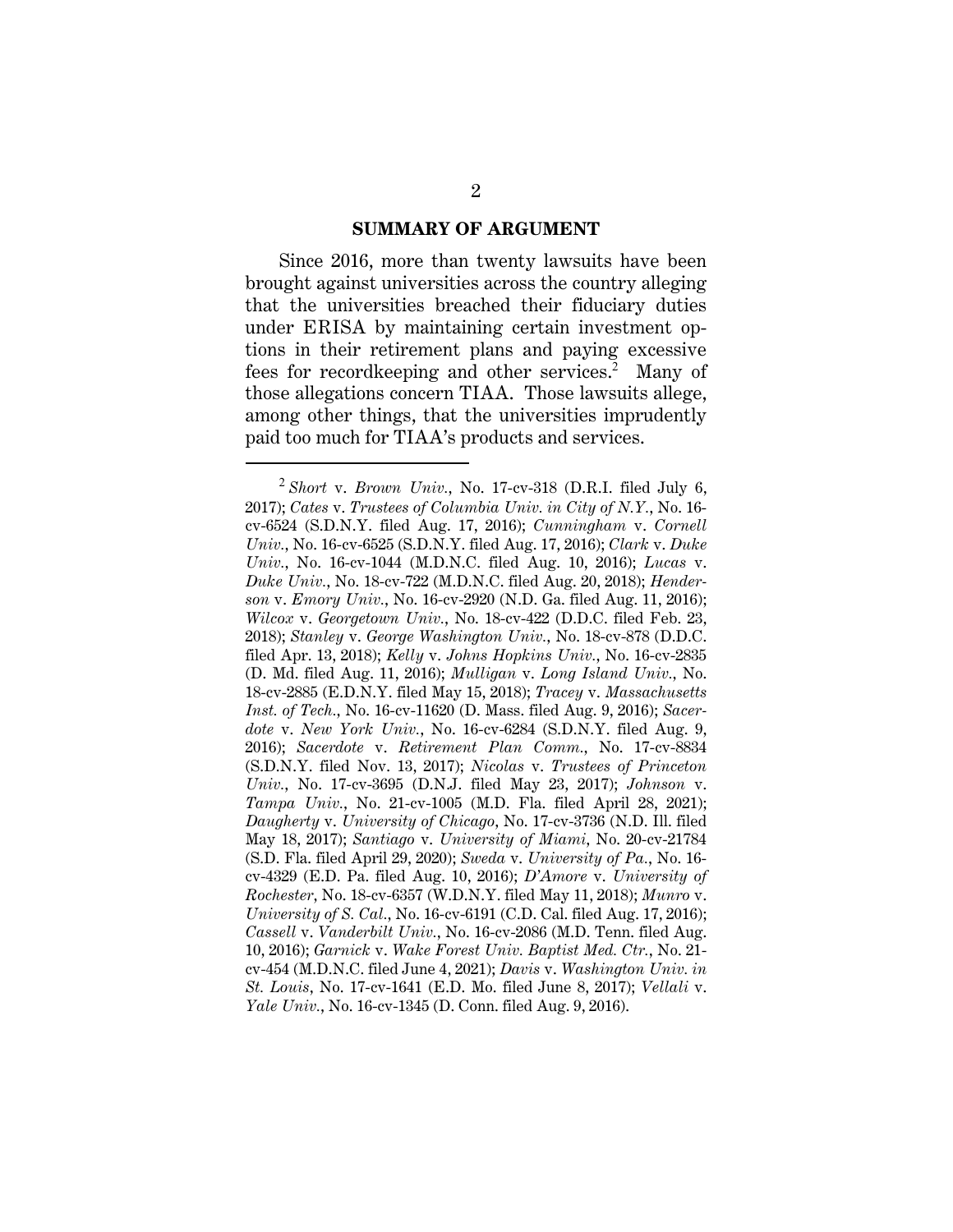In the decision below, the Seventh Circuit properly dismissed one such lawsuit, holding that petitioners had failed to state a claim. That decision was correct. An ERISA claim for breach of fiduciary duty must be evaluated in light of what an objectively prudent fiduciary presented with the same circumstances would do. Here, a proper understanding of the context of 403(b) plans—their history, purpose, and operation, and important differences from the 401(k) context—shows that petitioners have failed to plausibly allege imprudence in Northwestern's management of its retirement plans. As the amended complaint itself acknowledges, the practices challenged here are common, sensible, and beneficial in light of the purposes and functions of a 403(b) plan and the annuities such a plan makes available to give educators a portable income stream for life.

Allowing claims like petitioners' to go forward would "unlock the doors of discovery" to claims that are all too easy to make. *Ashcroft* v. *Iqbal*, 556 U.S. 662, 678 (2009). This increases the risk of *in terrorem* settlements—as evidenced by the fact that a number of universities have already settled the claims against them—despite the fact that the claims have no merit. The Court should affirm the Seventh Circuit's decision.

#### **ARGUMENT**

### **I. THE HISTORY, PURPOSE, AND OPERATION OF 403(b) PLANS PROVIDE IMPORTANT CONTEXT FOR EVALUAT-ING THE PLAUSIBILITY OF PETITIONERS' ALLEGATIONS**

ERISA class actions impose immense economic and reputational costs on fiduciaries who choose to administer employee retirement plans. But the statute was not meant to generate "litigation expenses" that "unduly discourage employers from offering [such] plans."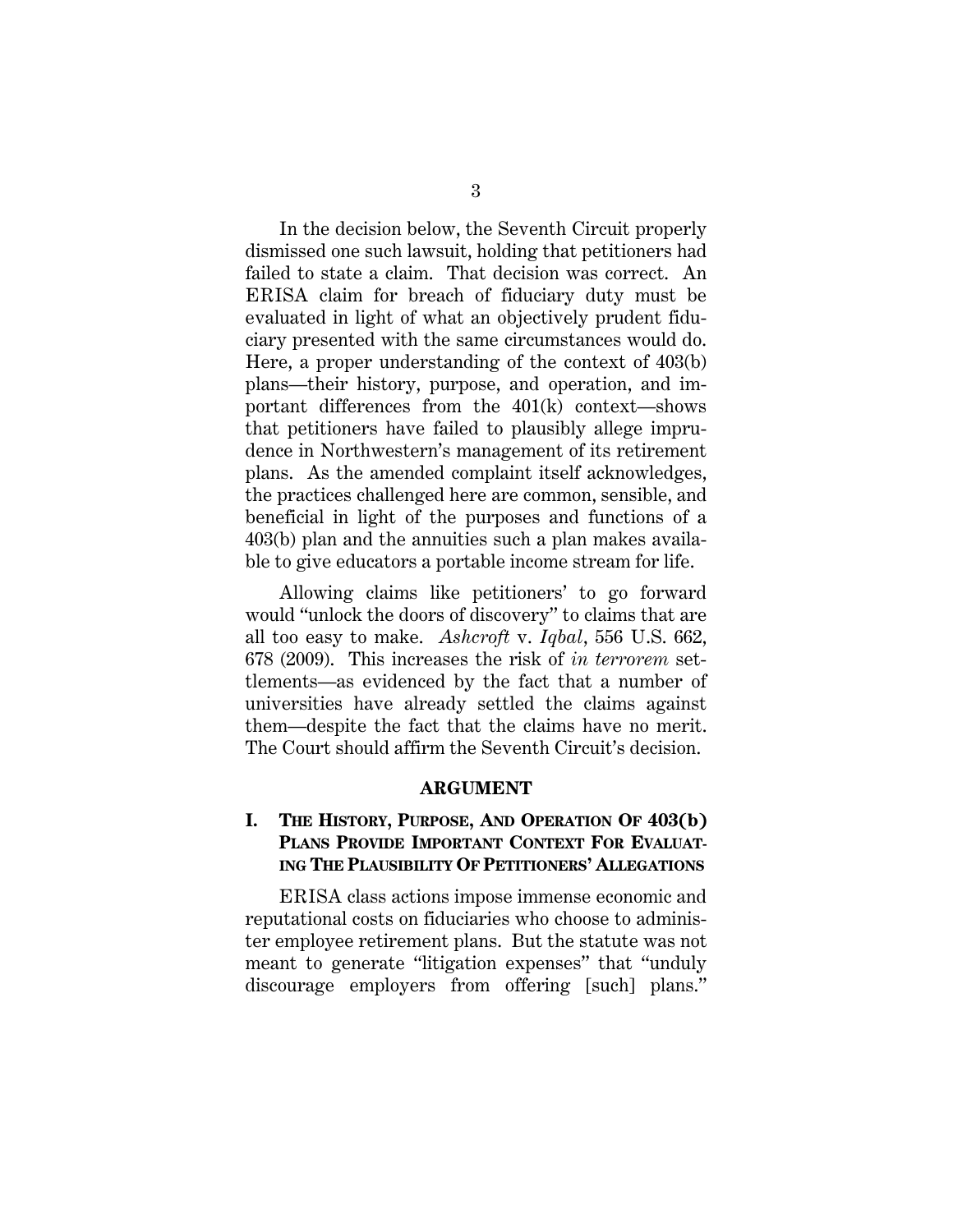*Conkright* v. *Frommert*, 559 U.S. 506, 517 (2010) (quotation marks omitted). This Court has thus identified the motion to dismiss as an "important mechanism for weeding out meritless [ERISA] claims." *Fifth Third Bancorp* v. *Dudenhoeffer*, 573 U.S. 409, 425 (2014).

To state a claim for relief, a complaint must allege facts that "raise a right to relief above the speculative level." *Bell Atlantic Corp.* v. *Twombly*, 550 U.S. 544, 555 (2007). This requires allegations "plausibly suggesting (not merely consistent with)" wrongful action. *Id.* at 557. A complaint cannot state a claim where the factual allegations are subject to an "obvious alternative explanation." *Id.* at 567. Moreover, when the complaint asserts a breach of fiduciary duty, the plausibility of any inference of imprudence must be evaluated in light of what "a prudent fiduciary in the same position" would have done. *Amgen Inc.* v. *Harris*, 577 U.S. 308, 311 (2016). And "[b]ecause the content of the duty of prudence turns on the circumstances … prevailing at the time the fiduciary acts, the appropriate inquiry will necessarily be context specific." *Dudenhoeffer*, 573 U.S. at 425 (quotation marks and citation omitted).

Here, several aspects of the history, purpose, and operation of 403(b) plans and the annuities they offer provide necessary context to evaluate the prudence of the challenged conduct.

### **A. TIAA's Annuities Were Established To Provide Educators With Portable Income Streams For Life**

In the early 1900s, Andrew Carnegie "became concerned about the cause of the [college] teacher" and donated ten million dollars to fund "retir[ement] pensions for the teachers of Universities, Colleges, and Technical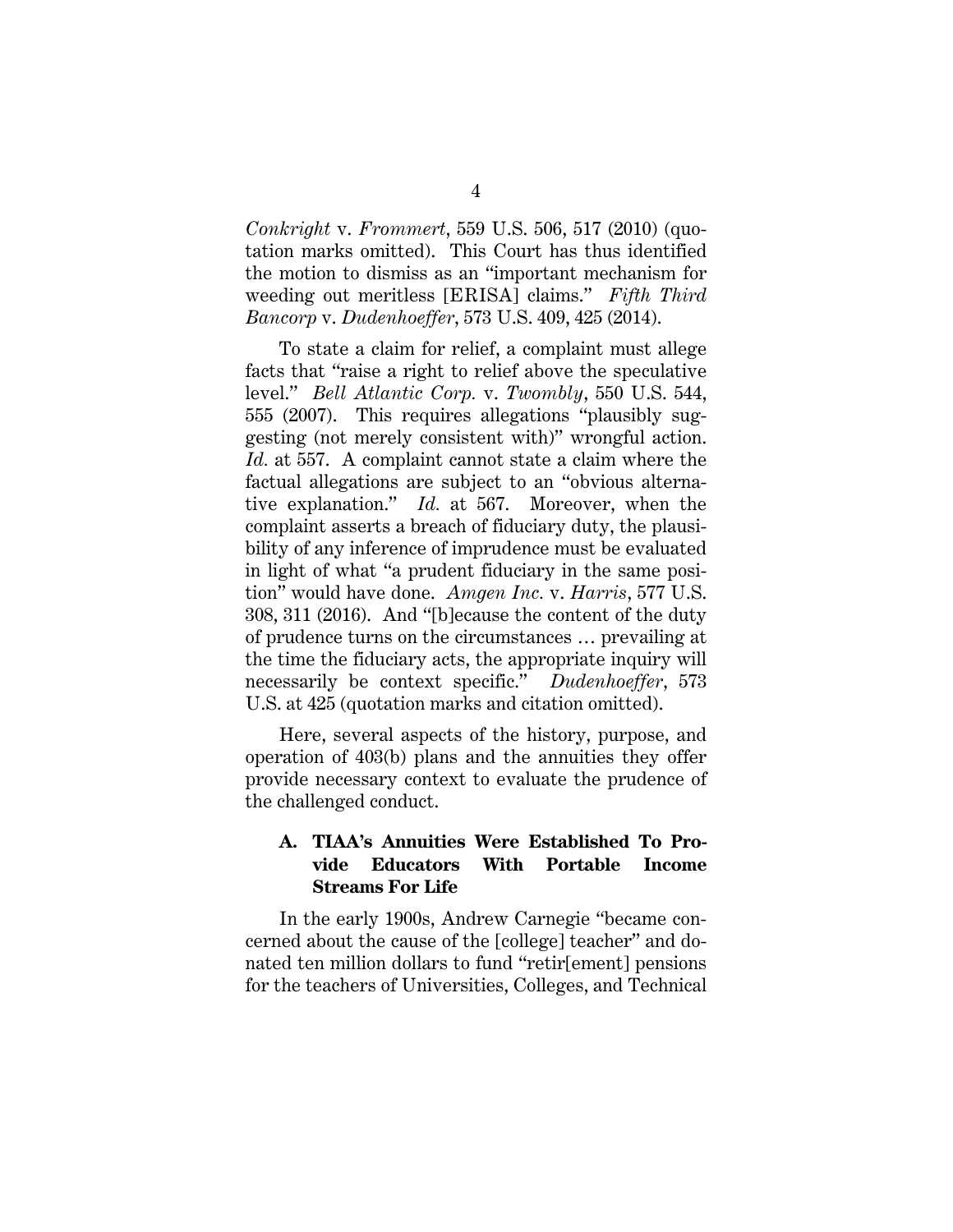Schools in our country." Greenough, *College Retirement and Insurance Plans* 8-9, 12 (1948). Prior to Carnegie's involvement, pension plans were available at only a few institutions, and "a professor could look forward to a pension only if he remained at a particular institution until retirement." *Id.* at 8. Carnegie's plan provided the "distinct advance" of "permitt[ing] free interchange of professors among the institutions that it covered without loss of pension expectations." *Id.* at 9.

Carnegie's gift, though liberal, was insufficient to address the need for professor retirement assistance. Greenough at 10. The pensions provided "were without charge to the college or to the professor," and their funding was unsustainable. *Id.* Once this became clear, the Carnegie Foundation for Teachers conducted studies that "led to the conclusion that a system whereby the college and its staff members would join in contributing toward individual annuity policies wholly owned by staff members" would best redress the shortcomings of the initial approach. *Id.* at 9-10, 12, 14.

Accordingly, the Foundation established TIAA as a not-for-profit insurance company. Greenough at 10; Saxon & Powell, *Preparing Educational and Nonprofit Employees for Retirement: 403(b) Plans and ERISA Fiduciaries*, 127 J. Taxation 53, 54 (2017). TIAA developed annuity contracts with "fundamental provisions specially designed for college retirement plans." Greenough at 14, 17. In developing these contracts, "[e]mphasis was upon developing a contract that would advance the cause of education as a whole." *Id.* at 14.

TIAA offered tax-sheltered annuities to teachers at institutions of higher education. Saxon & Powell, 127 J. Taxation at 54-55. These annuities operated "much like a defined benefit plan," providing a guaranteed stream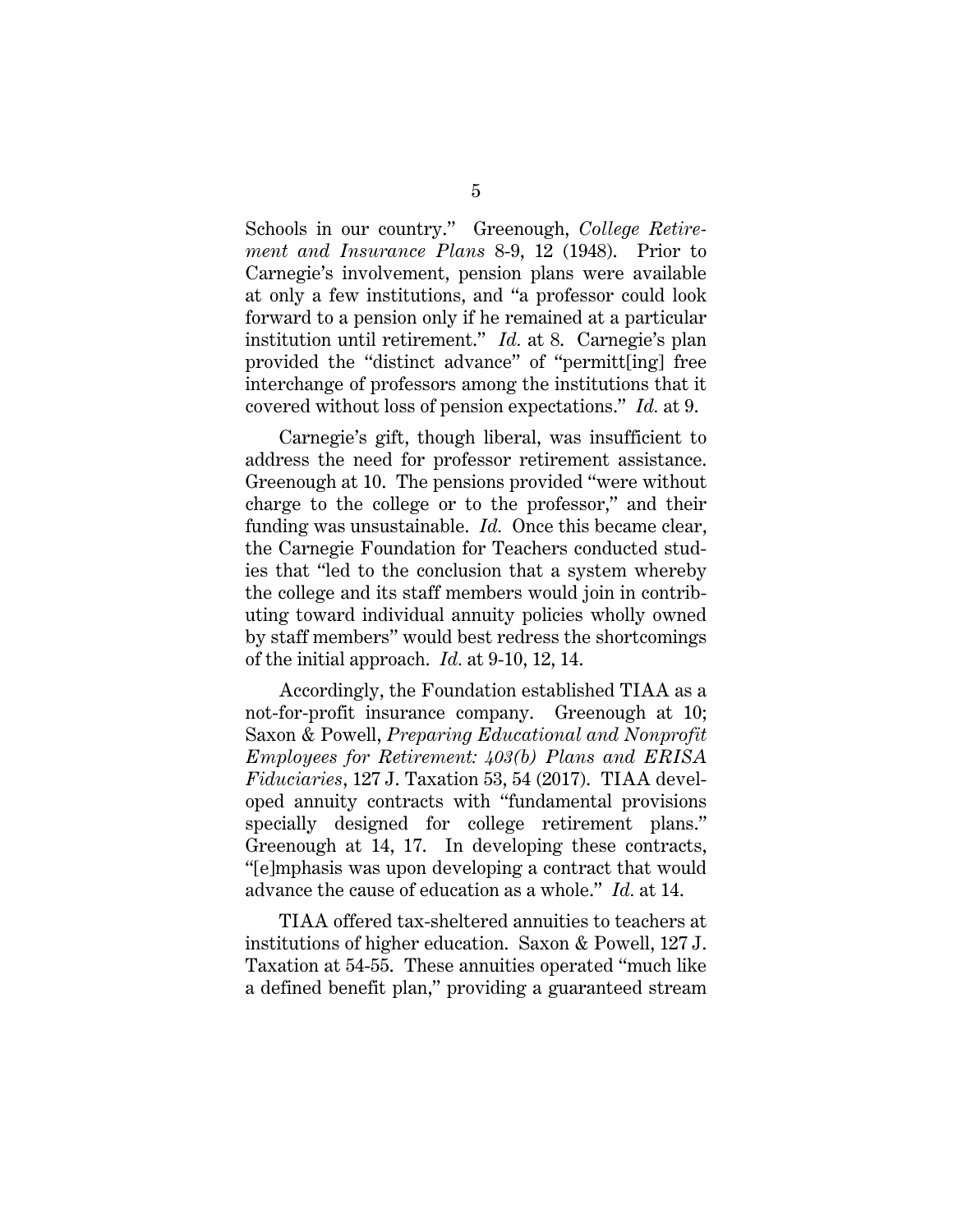of income a retiree could not outlive. *Id.* at 56. "Under a classic fixed annuity, the purchaser pays a sum certain and, in exchange, the issuer makes periodic payments throughout … the life of the purchaser." *NationsBank of N.C., N.A.* v. *Variable Annuity Life Ins. Co.*, 513 U.S. 251, 262 (1995). TIAA's expenses were paid through the Foundation, "in the hope that [TIAA] w[ould] be able to furnish insurance and annuity policies at rates lower than the rates of the private companies." Linton, *The Carnegie Foundation Plan of Insurance and Annuities for College Teachers* 3 (1918). Consistent with that mission, TIAA has operated without profit for the past 100 years, adapting to market and regulatory changes to ensure that plan participants enjoy a healthy retirement income.

TIAA's classic fixed annuity offering, TIAA Traditional, has been one of the safest investment options for a century, providing guaranteed principal with a contractually specified minimum interest rate, as well as guaranteed lifetime income if a participant chooses to annuitize upon retirement. The General Account of TIAA backs TIAA Traditional's guarantees and TIAA's claims-paying ability. *See* TIAA, *TIAA Traditional Annuity: Adding safety and stability to retirement portfolios* 1 nn.3, 4 (2021) ("TIAA Traditional"), https:// tinyurl.com/ym96x5zb.

TIAA Traditional guarantees the principal and a contractually specified minimum interest rate to participants, irrespective of broader economic circumstances. TIAA Traditional at 1-2. TIAA Traditional also provides an opportunity for participants to receive additional amounts, which the TIAA Board of Trustees may declare on a year-by-year basis, in effect yielding an interest rate higher than the minimum guarantee. *Id.* at 2. TIAA has consistently provided such additional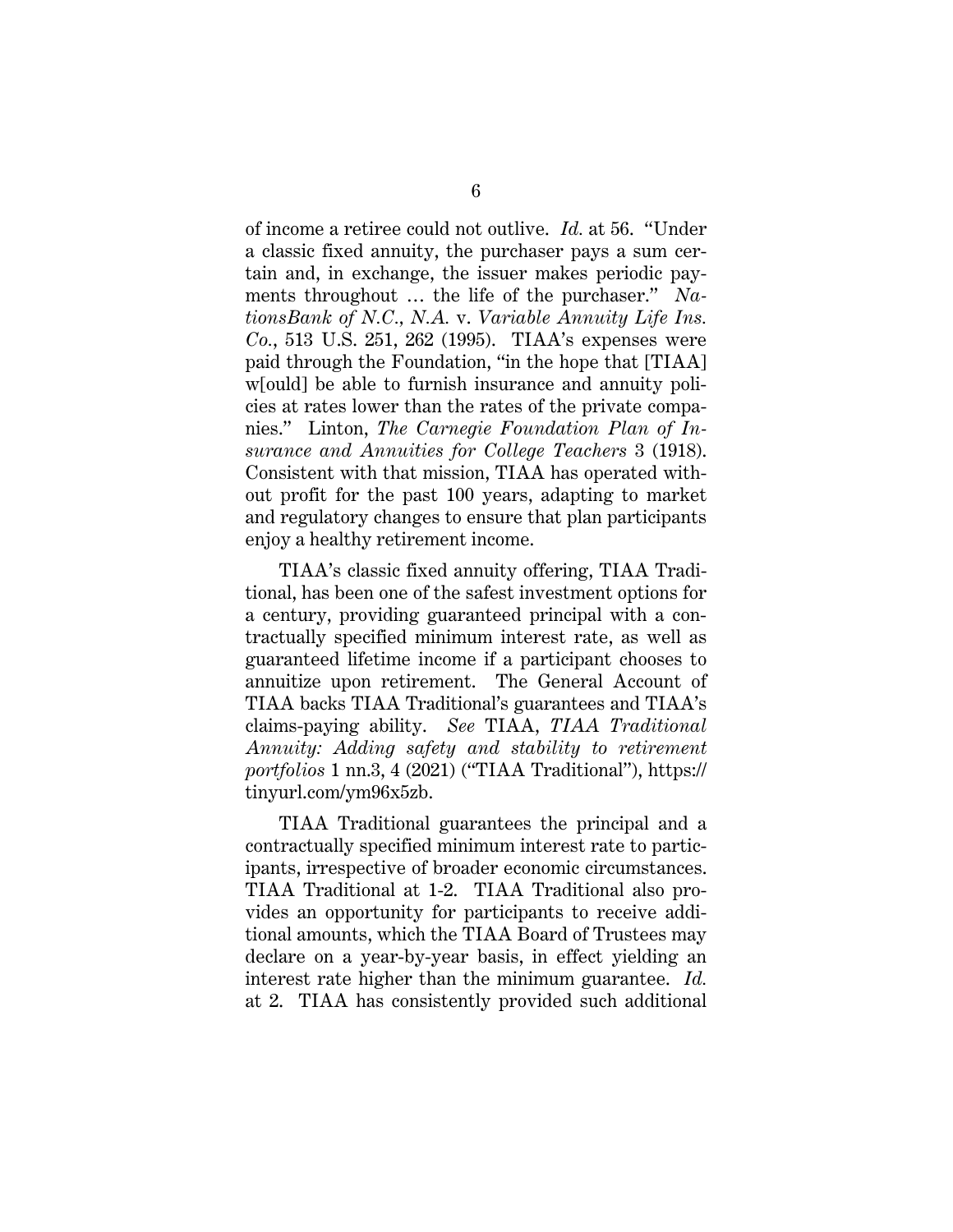amounts every year since 1948—in times of war, financial disruption, recession, and political turmoil. *Id.* Unlike typical stock insurance companies, moreover, TIAA pays out unneeded contingency reserves to plan participants at the time of retirement and when the participant is receiving annuity income after retirement, consistent with its mission to operate without profit. *Id.* at 3.

The guaranteed minimum interest rate and additional amounts make up the "crediting rate"—*i.e.*, the rate at which TIAA Traditional credits interest to a participant's account. TIAA Traditional at 2. From 1991 through 2020, the crediting rate for TIAA Traditional in Retirement Annuity and Group Retirement Annuity contracts has ranged from a low of 3.94% in 2010 to a high of 8.93% in 1991. *Id.* at 3. It has never gone below 3%, the contractually specified minimum interest rate for those contracts. *Id.*

The novelty and importance of TIAA's annuities "cannot be overemphasized": "When TIAA's flexible, fully vested, transferable, noncashable contract was introduced in 1918, it was unique in many of its provisions." Greenough at 14-15. Contemporaneous sources described TIAA's approach as "an ideal form of policy with which to provide against the two contingencies of life"—*i.e.*, the risk that a wage-earner will die young, leaving his or her family without any income, and the risk that the wage-earner will outlive his or her savings. Linton at 4, 7.

The tax treatment of these annuities was later codified in 1958 through the enactment of Section 403(b). Saxon & Powell, 127 J. Taxation at 55. Entitled "[t]axation of employee annuities," Section 403 expressly contemplated a continued emphasis on annuities in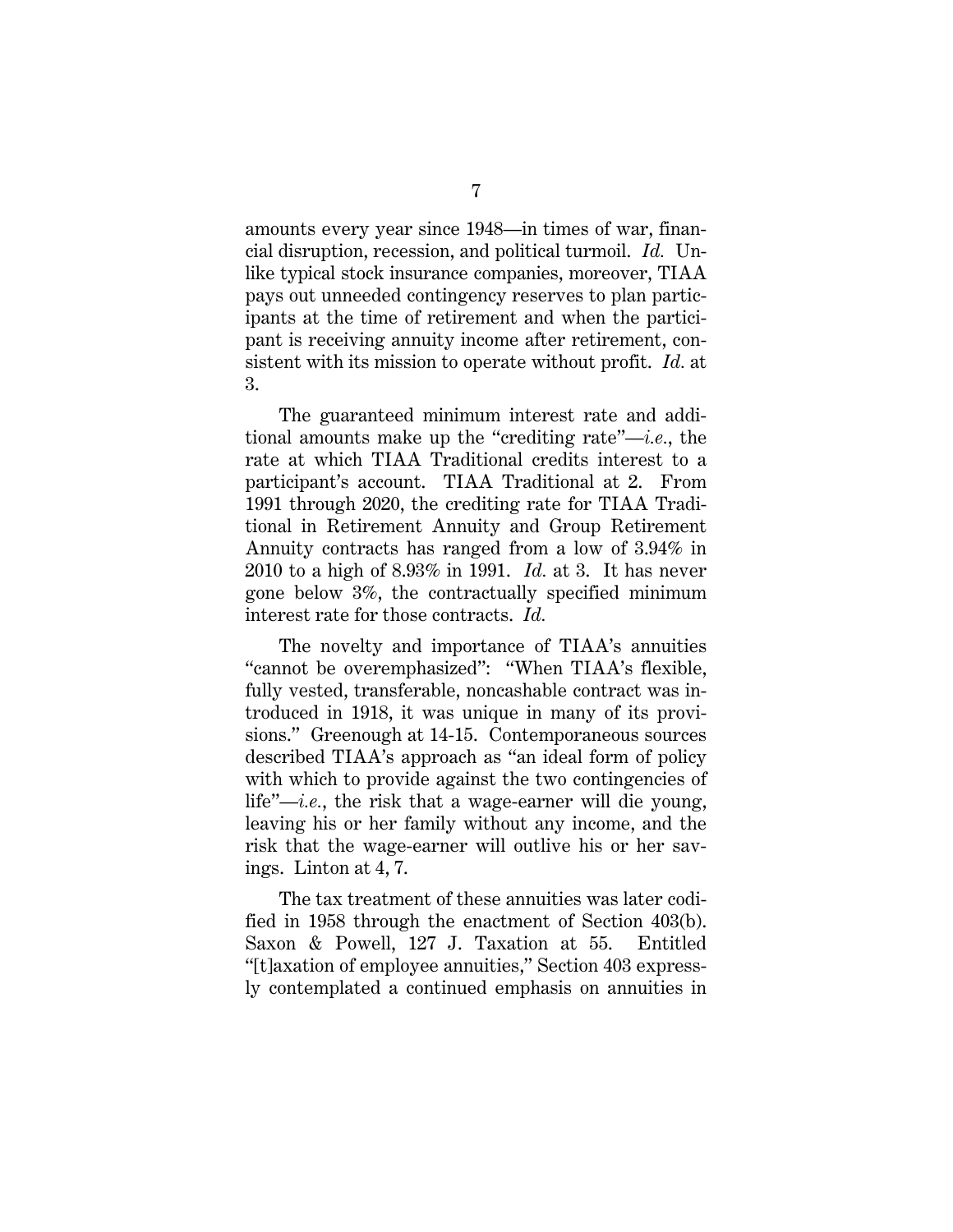403(b) plans. 26 U.S.C. § 403. Indeed, at that time, annuities were "the only available form of investment" in 403(b) plans. Saxon & Powell, 127 J. Taxation at 56.

### **B. 403(b) Plans Differ From 401(k) Plans In Important Respects**

"From the outset," TIAA's annuities "were intended primarily as vehicles for income replacement, rather than wealth accumulation." Saxon & Powell, 127 J. Taxation at 55. This stands in stark contrast to 401(k) plans, which rarely offered annuities and were "designed to be a *savings* plan to supplement defined benefit plans." *Id.* at 56. In 401(k) plans, employees may invest in "a wide variety of investment vehicles such as (but not exclusive to) stocks, bonds, guaranteed investment contracts (GICs), cash-equivalents, or a diversified portfolio of these and other investments." Employee Benefits Research Inst., *Fast Facts— History of 401(k) Plans: An Update* (Nov. 2018), https://tinyurl.com/c2yyjpxt.

Additionally, with TIAA's annuities, "all significant contractual rights were held by the employee rather than the employer." Saxon & Powell, 127 J. Taxation at 55. This approach ensured the portability of the employee's retirement benefit—allowing professors to seamlessly move between institutions. *Id.*

While annuities provide certain benefits, they also "add some cost and recordkeeping complexity to 403(b) plans." Saxon & Powell, 127 J. Taxation at 59. Because each plan participant holds his or her own annuity contract, the recordkeeper must determine account values, minimum guarantees, and any additional returns individually for each annuitant rather than simply execute a pro rata allocation of plan assets as in the 401(k) con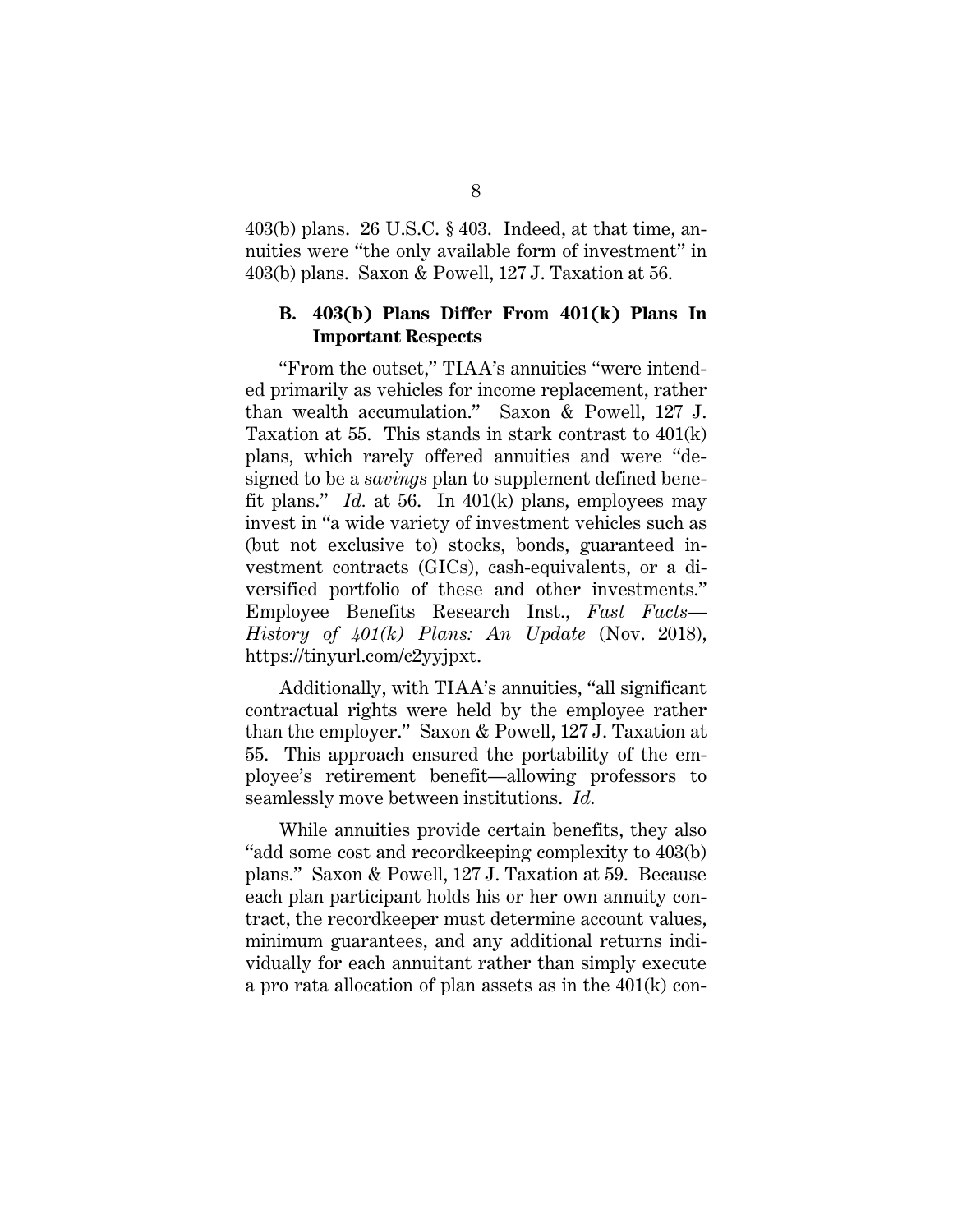text. Tax laws and state insurance regulation of annuity products also complicate the recordkeeping of 403(b) plans. *Id.* at 59, 60-61. "Lifetime income products are more complex and require more education for participants to make sure they fully understand how they work." *Id.* at 59; *see also id.* at 61-62 (detailing further complications of recordkeeping 403(b) plans). TIAA is thus uniquely suited to serve as the recordkeeper for its annuity products because TIAA can best guide its participants through the distinct features of its offerings to help participants better plan for retirement.

TIAA's recordkeeping encompasses a wide array of services that plan participants find valuable. In addition to maintaining records of each plan participant's and beneficiary's account balances, TIAA provides reports and communications to participants that include information on returns and investment performance personalized to each participant's account. TIAA also provides fund-level allocation advice at no additional cost to help participants plan for retirement—a service of exceptional value to participants who may have difficulty finding similar services elsewhere at a reasonable cost. TIAA employs trained consultants who use an independent third-party advice tool to offer retirement strategies that provide lifetime income to participants. The consultants provide objective guidance, personalized to each participant's career stage and retirement income goals. TIAA makes those services available and accessible in various ways, including over the telephone, online, and through one-on-one, in-person meetings. TIAA also offers financial education seminars that help participants stay informed about their investment decisions.

All of these services advance TIAA's overall strategy to ensure lifetime income. TIAA surveys indicate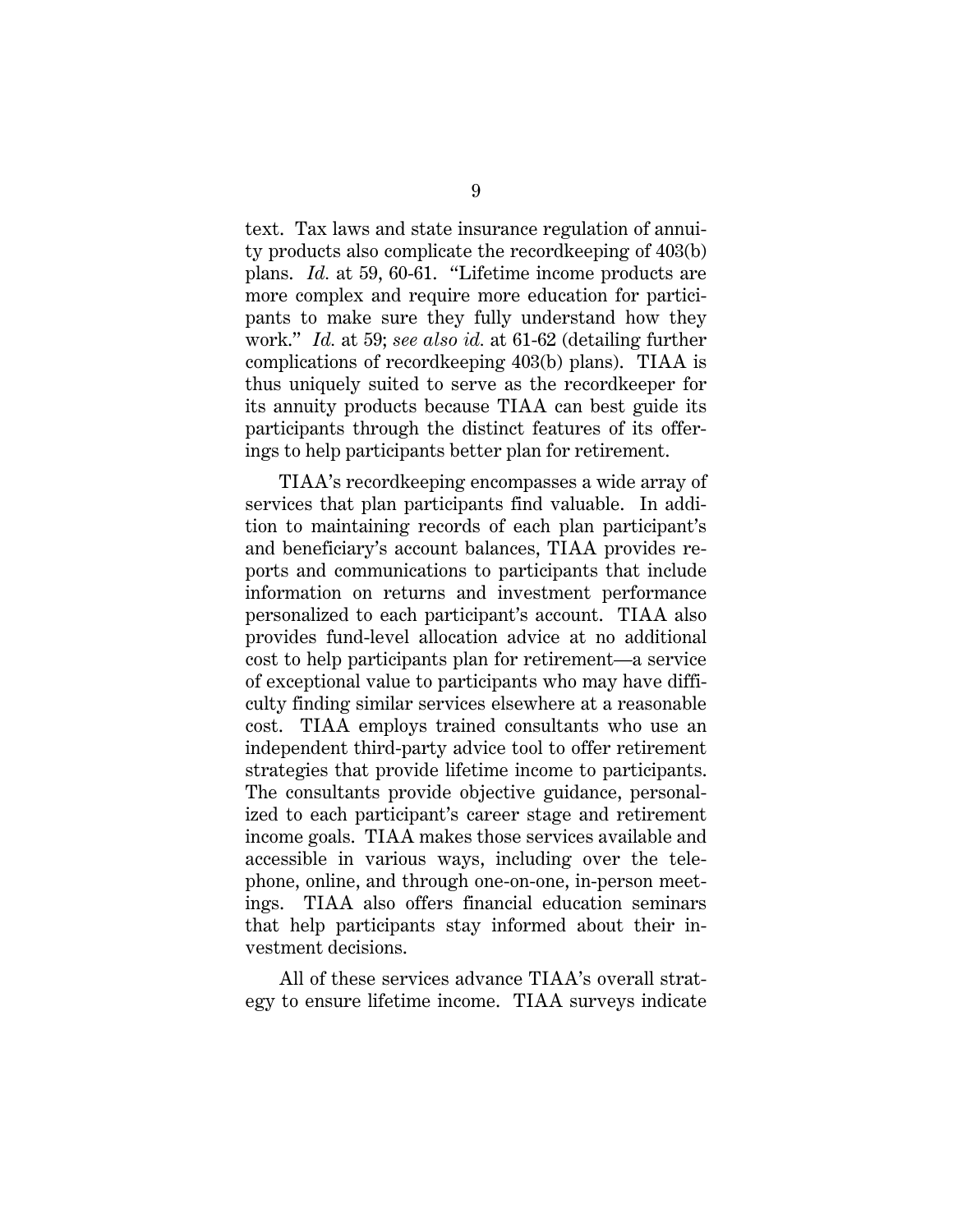that participants who received financial advice were significantly more confident in their retirement plan than those who did not and thus more likely to develop a plan to generate steady retirement income. TIAA, *TIAA 2016 Advice Matters Survey Executive Summary* 5 (Sept. 29, 2016), https://tinyurl.com/3dkeaaka; *see also* TIAA, *TIAA-CREF Advice Matters Survey Executive Summary* 4 (Oct. 20, 2015), https:// tinyurl.com/rjjhj5c5.

High-quality recordkeeping services also fill a critical need. The U.S. Department of Labor, "along with the Treasury Department and other stakeholders," has "identified the need for lifetime income as an important public policy issue and … supported initiatives that could lead to broader use of lifetime income options." Letter from Louis J. Campagna, U.S. Dep't of Labor, to Christopher Spence, TIAA (Dec. 22, 2016), https:// tinyurl.com/9wxpthwm. And the demand for financial advisors is projected to grow, as baby boomers approach retirement and as individual retirement accounts continue to replace traditional pension plans. U.S. Dep't of Labor, *Occupational Outlook Handbook: Personal Financial Advisors*, https://tinyurl.com/ um8lxk9 (modified Sept. 8, 2021).

TIAA's services help bridge those gaps for its participants. TIAA's products have performed strongly, and participants contributing to annuities have the option of converting earnings into lifetime income. TIAA's counseling services ensure that participants are aware of investment options that lead to retirement security.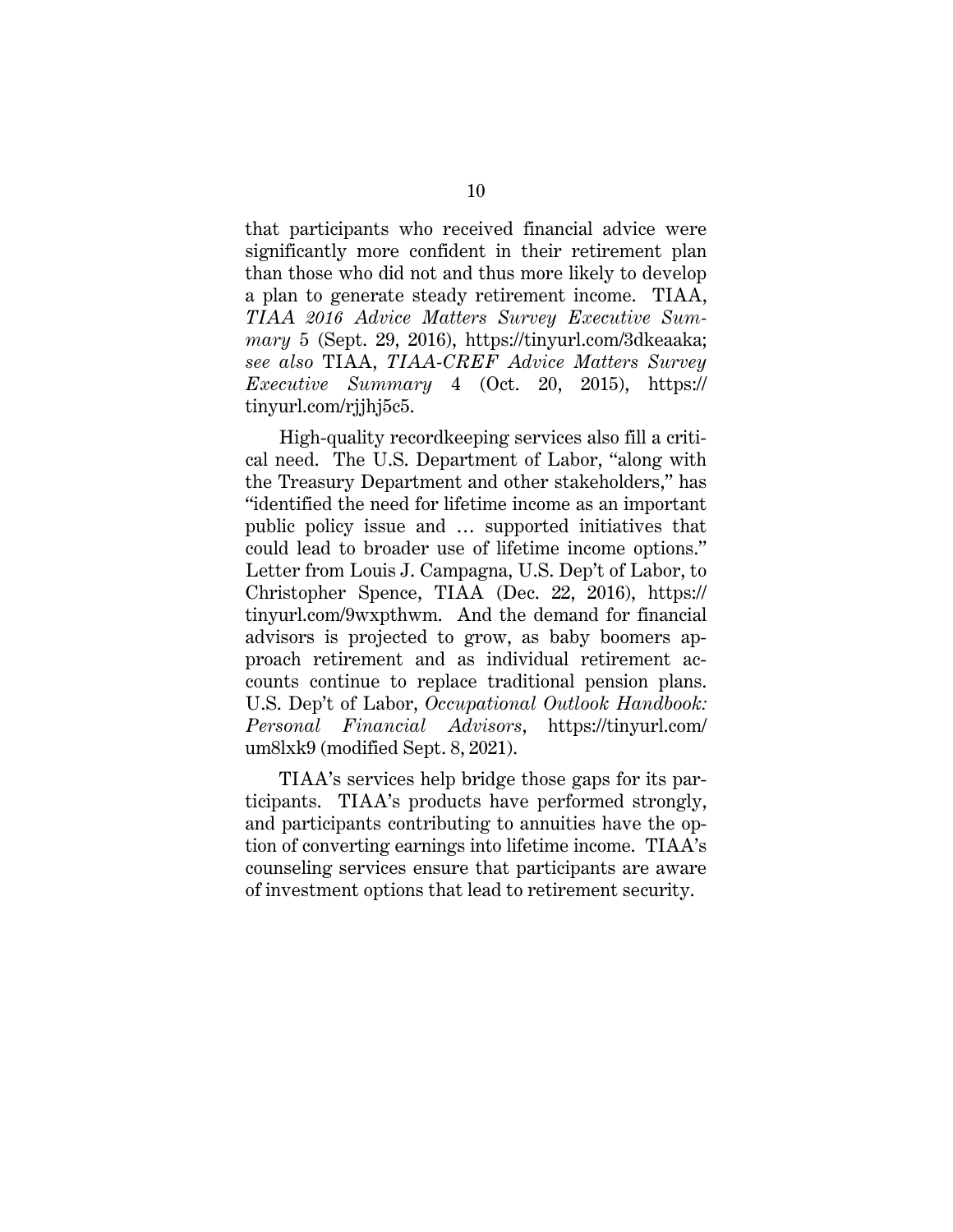#### **C. ERISA's Enactment Altered 403(b) Plans In Certain Ways But Left Key Features Intact**

Enacted in 1974, ERISA aimed to replace a patchwork of state regulation of employee benefit plans with "uniform standards of primary conduct." *Rush Prudential HMO, Inc.* v. *Moran*, 536 U.S. 355, 379 (2002); *see also Aetna Health Inc.* v. *Davila*, 542 U.S. 200, 208 (2004). These uniform standards led to changes in 403(b) plans, including two particularly relevant here.

Most significantly, amendments to Section 403(b)(7) for the first time authorized 403(b) plans to offer mutual funds. Saxon & Powell, 127 J. Taxation at 56-57. Even with this addition, however, "annuities remained an important and common investment option for 403(b) plan participants." *Id.* at 57; *see also id.* at 59.

When the plan sponsor broadens its investment options to include funds from other fund families, there is often a separate recordkeeper for those funds. Although fund families sometimes coordinate to allow recordkeeping across families, this is not always possible. For instance, TIAA and Fidelity currently do not offer recordkeeping services for the other's funds.

Guidance issued following the passage of ERISA also expressly "discouraged employers from limiting the number of vendors, investment options, or recordkeepers under their 403(b) plans." Saxon & Powell, 127 J. Taxation at 60. Employers who chose to consolidate to a single recordkeeper could find themselves outside a statutory safe harbor. *Id.* As a result, many 403(b) plan sponsors have retained multiple recordkeepers into the present day. *Id.* at 61; *see also, e.g.*, *Sacerdote* v. *New York Univ.*, 9 F.4th 95, 119 (2d Cir. 2021).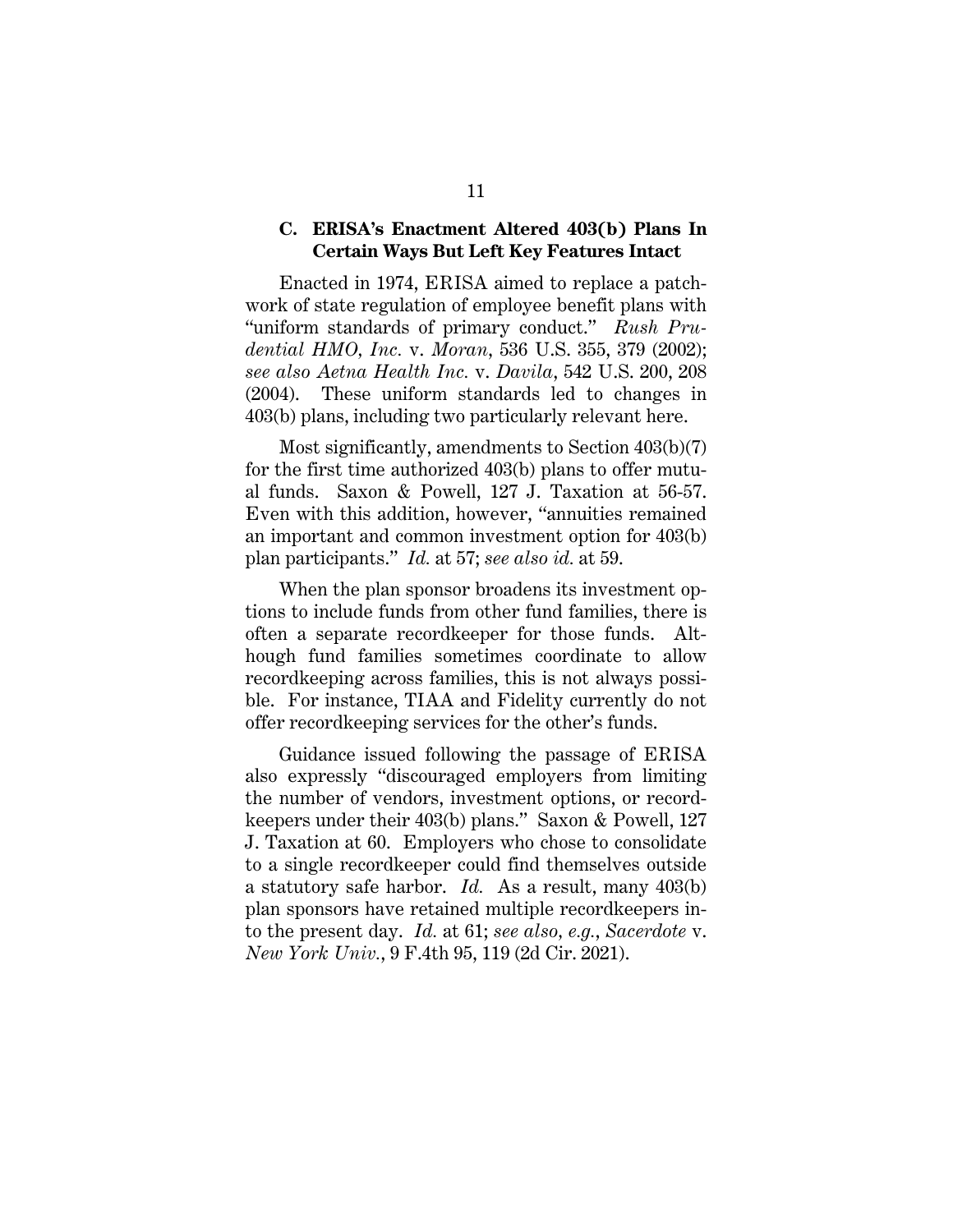#### **II. THE CHALLENGED CONDUCT WAS NOT IMPRUDENT**

The manner in which 403(b) plans developed and operate provides important context for evaluating the plausibility of petitioners' allegations of imprudence. In that context, the challenged practices in fact are common, sensible, and beneficial. The cost of recordkeeping in 403(b) plans reflects the complexity and hightouch nature of the recordkeeping service that is required for annuities. Similarly, plan fiduciaries must take that context into account in selecting recordkeepers and deciding how to compensate them. Northwestern's administration of its plans took account of that context and did not depart from what a prudent fiduciary in like circumstances would have done.

#### **A. The Recordkeeping Costs Were Not Imprudent**

The amended complaint alleges that Northwestern overpaid for recordkeeping services and should have paid only a flat "\$35 [fee] per participant." JA 95-96.

The plausibility of this claim, however, turns on what "a prudent fiduciary in the same position" would have done. *Amgen*, 577 U.S. at 311. If petitioners cannot show that a fiduciary even *could have* negotiated \$35 fees, they certainly cannot show that a prudent fiduciary *would have* done so, as *Amgen* requires. *See Pension Benefit Guar. Corp. ex rel. St. Vincent Catholic Med. Ctrs. Ret. Plan* v. *Morgan Stanley Inv. Mgmt. Inc.*, 712 F.3d 705, 720 (2d Cir. 2013) (plaintiffs must "allege facts, accepted as true, showing that a prudent fiduciary in like circumstances would have acted differently"). Petitioners have not done so. Their bare assertion that the Northwestern plans should have paid \$35 per participant, without any allegations showing that such a rate would have been plausible, "'stops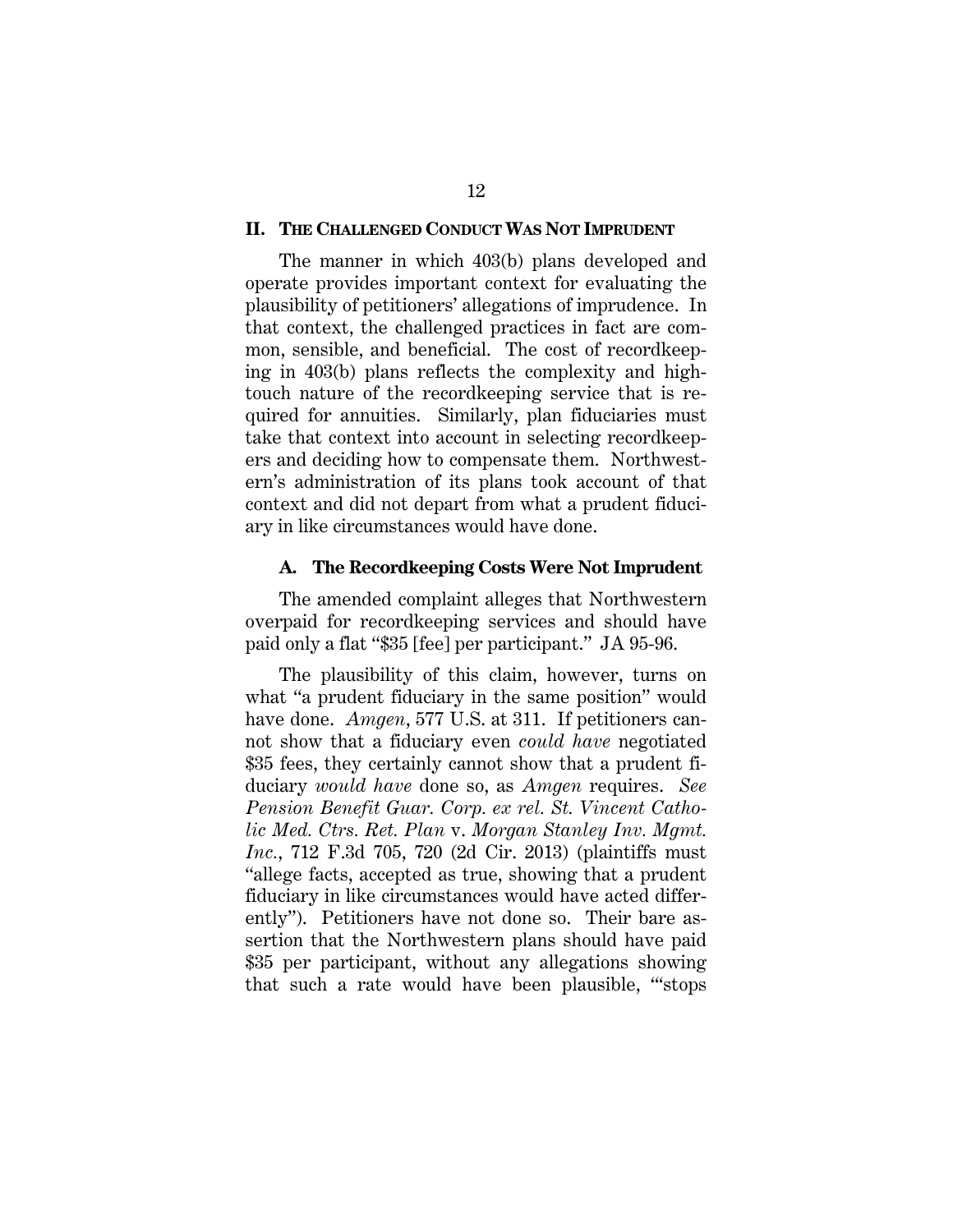short of the line between possibility and plausibility of entitlement to relief.'" *Ashcroft* v. *Iqbal*, 556 U.S. 662, 678 (2009) (quoting *Twombly*, 550 U.S. at 557).

As the court of appeals explained, "[petitioners] have identified no alternative recordkeeper that would have accepted such a low fee or any fee lower than what was paid to Fidelity and TIAA. And plaintiffs have failed to explain how a hypothetical lower-cost recordkeeper would perform at the level necessary to serve the best interests of the plans' participants." Pet. App. 18a. Absent any allegations making petitioners' preferred rate plausible, a conclusory statement that the plans should have paid a given rate for recordkeeping does not support an inference that a prudent fiduciary would have demanded that rate.

That is especially true in the 403(b) context. *See Iqbal*, 556 U.S. at 679 ("Determining whether a complaint states a plausible claim for relief will … be a context-specific task that requires the reviewing court to draw on its judicial experience and common sense."). The reasonableness of fees must be evaluated in light of the services provided. And as discussed above, recordkeeping for 403(b) plans is more complex and thus more expensive than for 401(k) plans. *See supra* p. 8-9.

Moreover, where "fiduciaries have good reasons for preferring a more expensive recordkeeper," such reasons can "make the fee reasonable." *George* v. *Kraft Foods Global, Inc.*, 641 F.3d 786, 799 n.11 (7th Cir. 2011). Contrary to petitioners' apparent assumption, recordkeeping is not a commodity service that can be performed equally well by any firm for any investment. In particular, Northwestern had ample reasons to maintain TIAA as a recordkeeper. TIAA provides services that are critical both to ensure the successful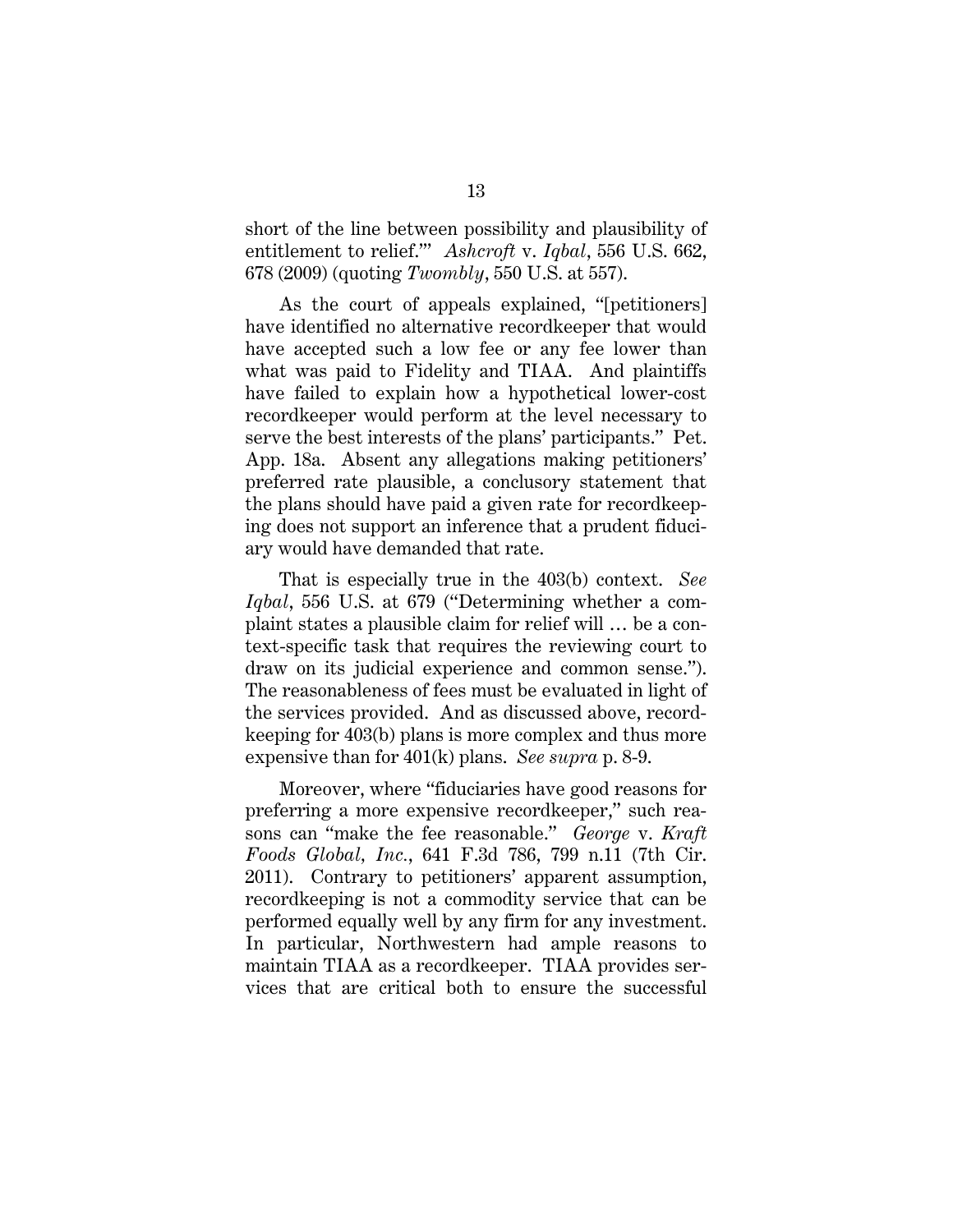administration of the plans—particularly with respect to TIAA's core annuity products—and to help participants understand how they can maximize their benefit from TIAA's products. "Lifetime income products," such as TIAA's annuities, "are more complex and require more education for participants to make sure they fully understand how they work." Saxon & Powell, 127 J. Taxation at 53, 59.

As the provider of the relevant investment options, TIAA is uniquely positioned to provide recordkeeping services that effectively guide participants. Indeed, one court observed in a lawsuit similar to this one that the plaintiffs had cited "no example of any non-TIAA entity performing recordkeeping for TIAA annuities, which, of course, are based on decades worth of investment." *Wilcox* v. *Georgetown Univ.*, 2019 WL 132281, at \*12 (D.D.C. Jan. 8, 2019).

TIAA thus provides valuable high-touch services to help plan participants achieve the important goal of retirement security. And it does so without accruing profits for itself and, with respect to TIAA Traditional, while crediting excess returns back to plan participants. *Supra* pp. 6-7. Petitioners have not alleged that Northwestern imprudently maintained TIAA as a recordkeeper despite TIAA's valuable services. In that context, the amount of TIAA's fees does not support an inference of imprudence. Were it otherwise, ERISA plaintiffs could "unlock the doors of discovery" simply by choosing an arbitrary rate and alleging that a plan should have paid the lower amount. *Iqbal*, 556 U.S. at 678.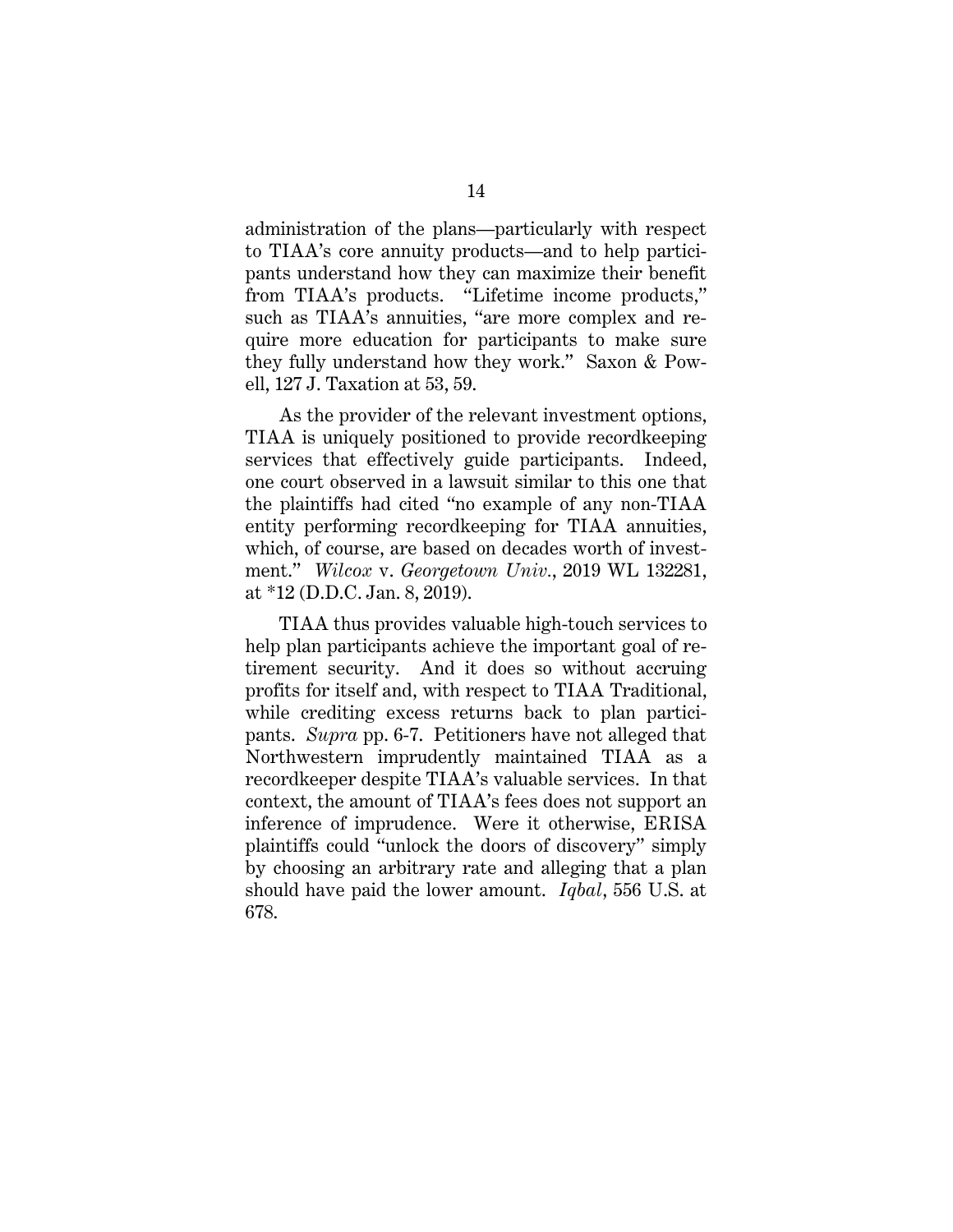### **B. Retaining TIAA's Services Without Consolidating To One Recordkeeper Was Not Imprudent**

Petitioners also argue that the plans should have consolidated to a single recordkeeper, rather than "contract[ing] with two separate recordkeepers (TIAA-CREF and Fidelity)." JA 93-94.

Again, this argument fails to take account of important context. As discussed above, ERISA authorized 403(b) plans to offer mutual funds for the first time, and with that authorization, plans were encouraged to retain multiple recordkeepers corresponding to different fund families. That history helps define what a prudent fiduciary would have done in this case—as does the conduct of Northwestern's peers. *See Dudenhoeffer*, 573 U.S. at 425 ("[T]he content of the duty of prudence turns on the circumstances … prevailing at the time the fiduciary acts." (quotation marks omitted)). As evidenced by the slew of lawsuits challenging the same conduct, retaining multiple recordkeepers is a practice that dominates the market for 403(b) plans in higher education. *See* Resp. Br. 31-32. Indeed, the amended complaint itself acknowledges that "the multiple-recordkeeper model had been common in the higher-education marketplace." JA78.

Moreover, no other vendor is currently able to offer recordkeeping services for TIAA's annuities. *Sacerdote* v. *New York Univ.*, 328 F. Supp. 3d 273, 295 (S.D.N.Y. 2018) ("[L]iterally no other vendor had ever recordkept TIAA annuities."), *aff'd*, 9 F.4th 95 (2d Cir. 2021). And TIAA does not currently offer recordkeeping services for Fidelity funds. Thus, Northwestern could not have consolidated recordkeepers without dropping either TIAA's annuities and other offerings or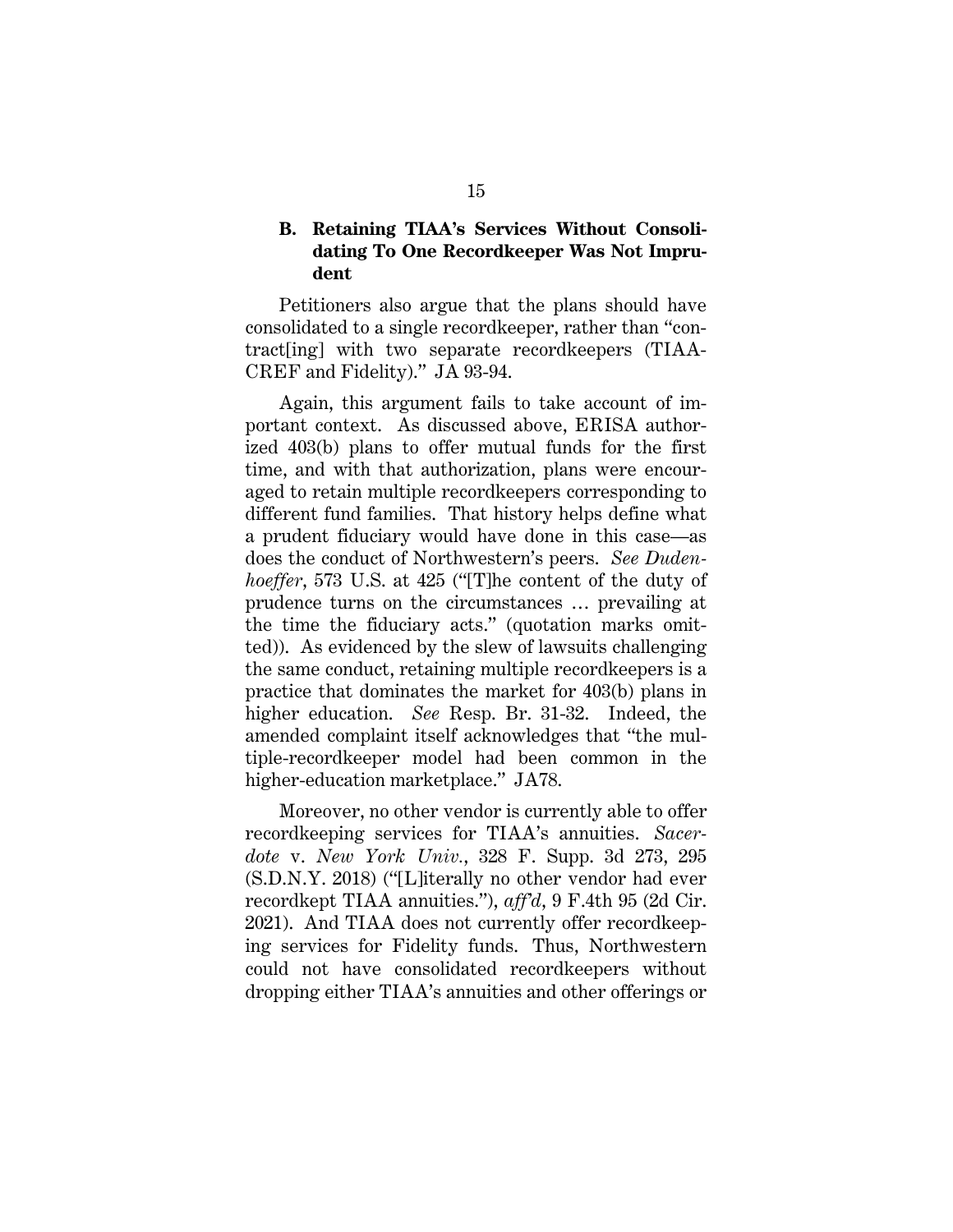Fidelity's mutual funds from the plans' menu of active investment options open for contributions. *See* Pet. App. 16a ("If Northwestern removed TIAA and hired a third-party recordkeeper, participants would have lost access to the Traditional Annuity."). And even if Northwestern had opted to remove TIAA's annuities and other offerings from the options available for future investment, it still would have had to continue compensating TIAA as recordkeeper until the last dollar was paid out on existing TIAA Traditional contracts in which plan participants already held assets. That is because many TIAA annuities are individually owned by plan participants, so Northwestern could not force participants to liquidate their TIAA Traditional holdings (and any liquidation would have been subject to a 2.5% surrender charge). *See supra* p. 8; Resp. Br. 38; Pet. App. 4a, 16a.

Given these realities, it was far from imprudent for Northwestern to retain both recordkeepers. Declining to consolidate recordkeepers is consistent not only with fiduciary duty, but also with the reasoned decision to retain both TIAA's annuities and Fidelity's mutual funds. And as this Court has explained, "[w]here a complaint pleads facts that are 'merely consistent with' a defendant's liability, it 'stops short of the line between possibility and plausibility of entitlement to relief.'" *Iqbal*, 556 U.S. at 678 (quoting *Twombly*, 550 U.S. at 557). Put another way: "Where there are two possible explanations, only one of which can be true and only one of which results in liability, plaintiff cannot offer allegations that are merely consistent with its favored explanation but are also consistent with the alternative explanation." *White* v. *Chevron Corp.*, 752 F. App'x 453, 454 (9th Cir. 2018) (quotation marks and brackets omitted). "Something more is needed, such as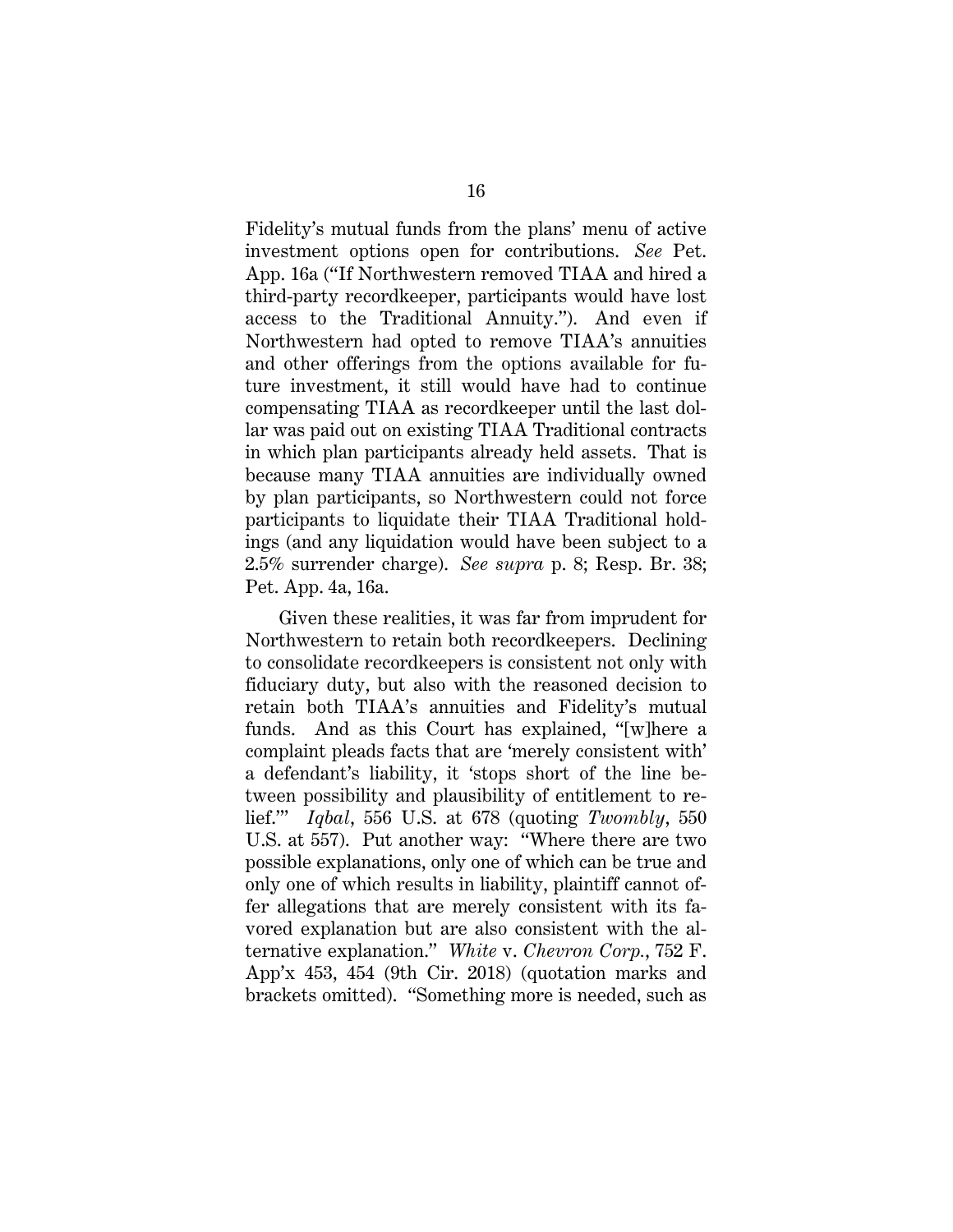facts tending to exclude the possibility that the alternative explanation is true, in order to render plaintiff's allegations plausible within the meaning of *Iqbal* and *Twombly*." *Id.* at 454-455 (citation and ellipsis omitted). The amended complaint lacks that "something more."

### **C. Offering Retail-Class Shares Rather Than Institutional-Class Shares Was Not Imprudent**

Petitioners repeatedly fault Northwestern for failing to provide institutional-class funds, providing instead the "corresponding retail-class versions," which petitioners claim "differ[] only in cost." Pet. Br. 29-30 (quotation marks omitted). But as the amended complaint itself acknowledges and the 403(b) context confirms, there are good reasons for plan sponsors to offer retail-class shares.

As the amended complaint recognizes, there are "two primary methods for defined contribution plans to pay for recordkeeping and administrative services." JA 55. Under a "direct" payment arrangement, the plan pays "a flat annual fee based on the number of participants." *Id.* Under an "indirect" payment arrangement, the investment manager passes to the recordkeeper a portion of the expense ratio received from the plan participants. JA 57. The Northwestern plans used the latter, *i.e.*, the revenue-sharing model. JA 95.

The amended complaint also establishes why the plans' choice to pay recordkeeping fees through revenue sharing justified the provision of retail-class shares—namely, because that is how indirect payment for recordkeeping is accomplished, and it does not alter the amount of the fee the plans pay for recordkeeping services. In particular, as the amended complaint alleges, some investment products offer two share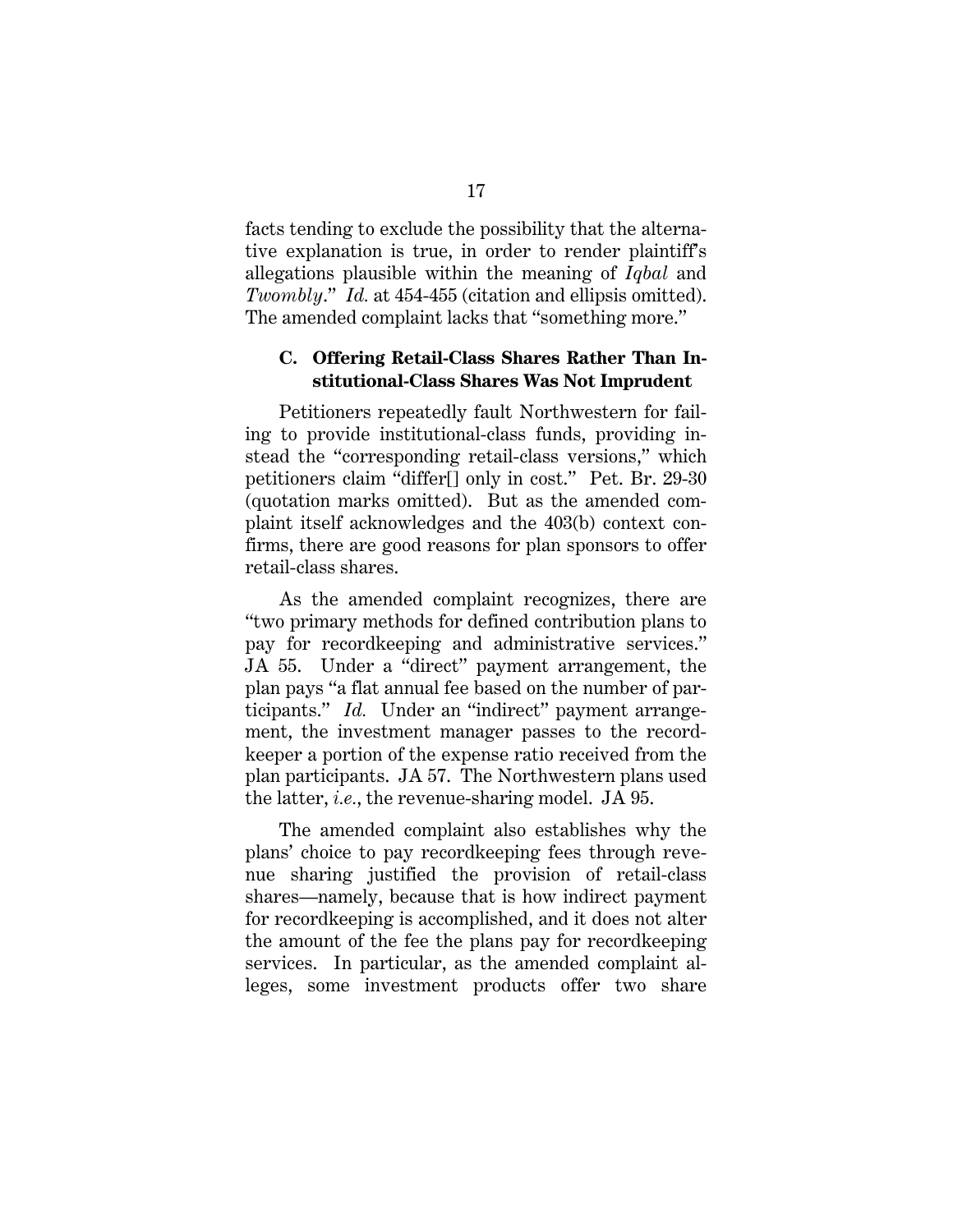classes: institutional and retail. Retail shares have higher fees "expressed as a percentage of assets under management, or 'expense ratio[s].'" JA 52. Under a revenue-sharing arrangement, the amended complaint alleges, this "difference in fees between … [the] retail and institutional share classes" is shared with the recordkeeper to pay the recordkeeping fee. JA 53. Indeed, the amended complaint alleges this was how the plans worked: The investment products offered by the plans used "internal revenue sharing … from using higher-cost share classes  $\ldots$  as opposed to the institutional classes" to pay for recordkeeping. JA 95. The plans' use of retail shares was part and parcel of its revenue-sharing arrangement: The marginal expense for the retail shares above the expense ratio for the corresponding institutional shares produced revenue that is shared with the recordkeeper to pay recordkeeping fees.

It is thus misleading to assert, as petitioners repeatedly do, that retail-class and institutional-class shares "differ[ed] only in cost." Pet. Br. 30 (quotation marks omitted); *see also id.* ("[Offering retail-class versions] accomplished nothing but depriving participants of \$2.50 out of each \$1,000 they invested."). Retail shares differ from institutional shares in a significant respect: They help pay for recordkeeping fees, whereas institutional shares do not. *See Sacerdote*, 9 F.4th at 124 (Menashi, J., dissenting in part); Resp. Br. 42. Had the plans elected to provide institutional shares, they would have been forced to pay the same recordkeeping fees directly.

The plans' choice to offer retail-class shares is thus synonymous with the plans' decision to pay recordkeeping fees indirectly via revenue sharing—which petitioners acknowledge is "not a per se violation of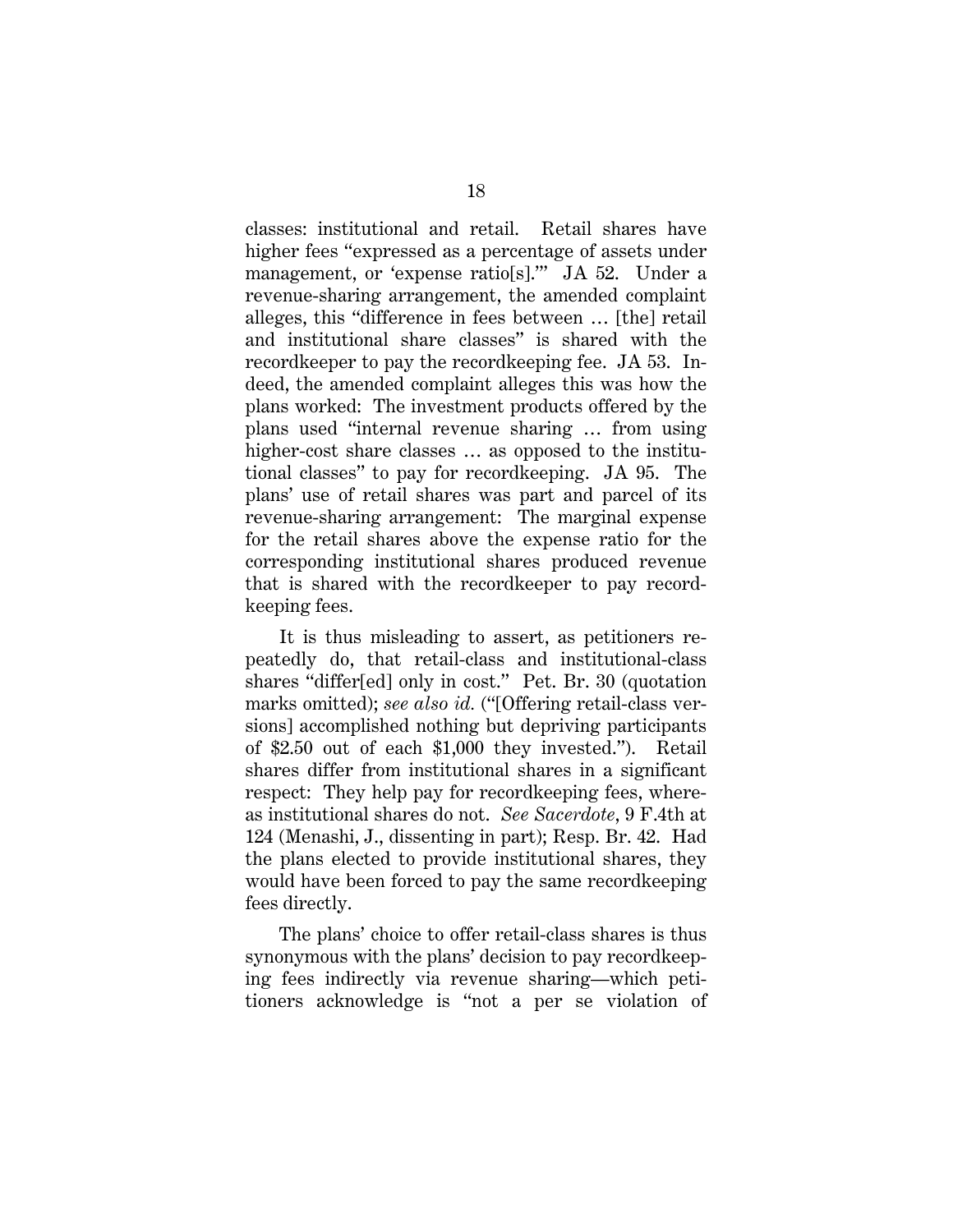ERISA." JA 57. Indeed, asset-based fees are a "common and 'acceptable' investment industry practice[] that frequently inure[s] to the benefit of ERISA plans." *Tussey* v. *ABB, Inc.*, 746 F.3d 327, 336 (8th Cir. 2014); *see* U.S. Dep't of Labor, Advisory Opinion No. 2013- 03A, 2013 WL 3546834, at \*3-4 (July 3, 2013) (approving asset-based fees as a means of paying administrative fees, provided that fiduciaries understand the formula through which fees are calculated and ensure that fees paid are reasonable in light of the services provided). And there is a good reason for that: Because perparticipant fees apply to every participant equally, they disproportionately disadvantage lower-income, lowerinvestment individuals, who tend to be younger participants. *See Loomis* v. *Exelon Corp.*, 658 F.3d 667, 672- 673 (7th Cir. 2011); Fidelity Investments, *America's retirement score: In fair shape—but fixable* 7 (2016), https://tinyurl.com/tv6lxl2. For example, a recordkeeping fee of \$75 a year is disproportionately higher for a participant with a \$1,000 initial balance than a participant with a \$100,000 initial balance. To avoid that result, plans commonly opt instead to compensate the recordkeeper via fees calculated as a percentage of assets under management (paid through the provision of retail-class shares).

Given the pervasiveness of the practice, under *Twombly*, petitioners were required to plead facts showing that Northwestern's decision to follow that well-established practice was imprudent, and they failed to do so. A "natural explanation"—paying recordkeeping fees—provides an "obvious alternative explanation" for Northwestern's decision to provide retail-class shares. *Twombly*, 550 U.S. at 567-568. Petitioners have not shown that "a prudent fiduciary in like circumstances would have acted differently." *St.*